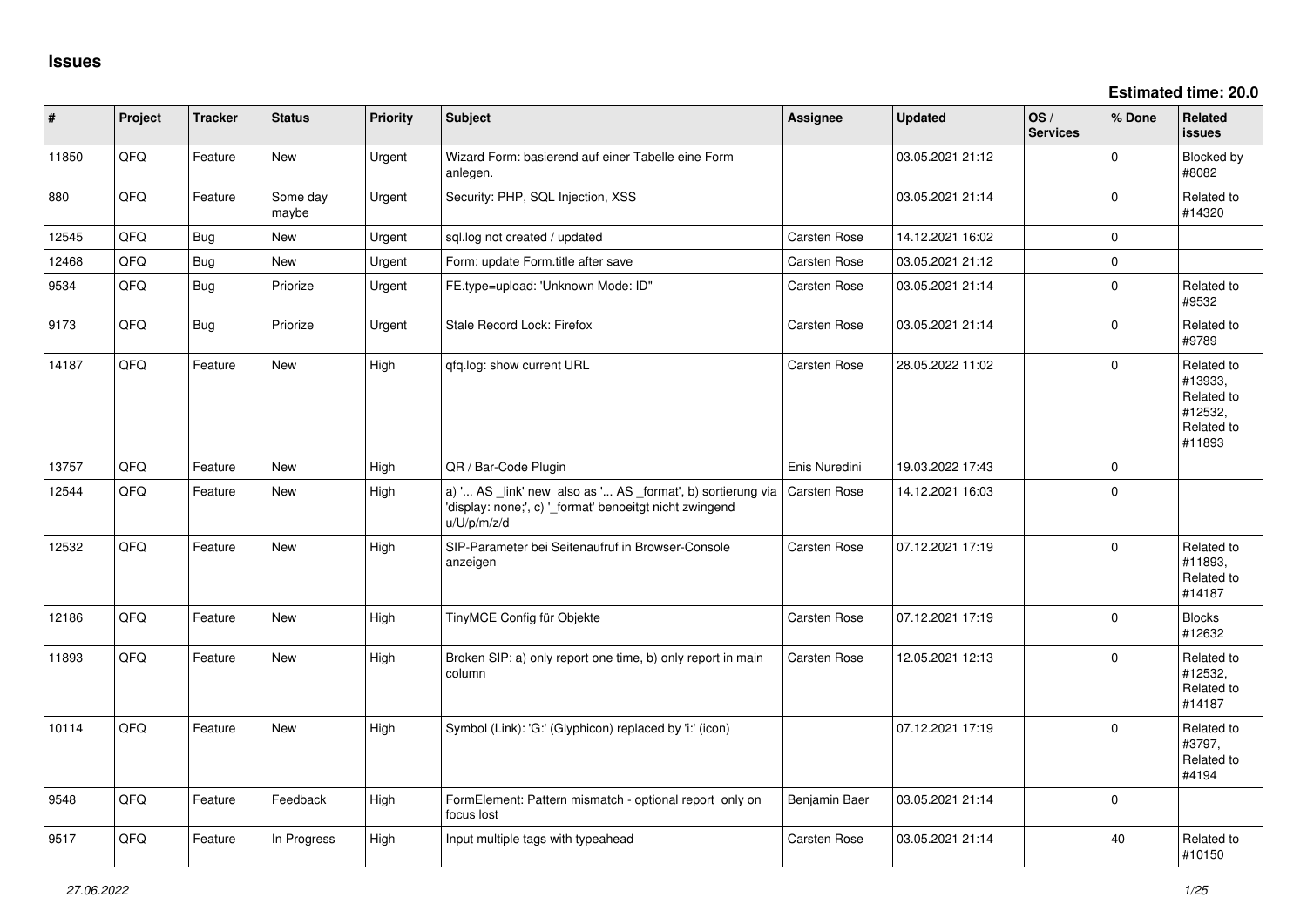| ∦     | Project | <b>Tracker</b> | <b>Status</b>     | <b>Priority</b> | <b>Subject</b>                                                                               | <b>Assignee</b> | <b>Updated</b>   | OS/<br><b>Services</b> | % Done      | Related<br>issues                               |
|-------|---------|----------------|-------------------|-----------------|----------------------------------------------------------------------------------------------|-----------------|------------------|------------------------|-------------|-------------------------------------------------|
| 9052  | QFQ     | Feature        | Feedback          | High            | Report: CodeMirror with SQL Syntax Highlight in FE                                           | Enis Nuredini   | 08.06.2022 10:25 |                        | $\mathbf 0$ |                                                 |
| 8962  | QFQ     | Feature        | New               | High            | allow for form fields with identical names                                                   | Carsten Rose    | 03.05.2021 21:14 |                        | $\mathbf 0$ |                                                 |
| 8204  | QFQ     | Feature        | Priorize          | High            | Position 'required mark'                                                                     | Carsten Rose    | 16.06.2021 13:44 |                        | $\mathbf 0$ |                                                 |
| 8082  | QFQ     | Feature        | Priorize          | High            | Contact form without saving record                                                           | Carsten Rose    | 07.12.2021 15:20 |                        | $\Omega$    | Related to<br>#8587,<br><b>Blocks</b><br>#11850 |
| 7850  | QFQ     | Feature        | <b>New</b>        | High            | Upload records: non 'pathFileName' column                                                    | Carsten Rose    | 03.05.2021 21:14 |                        | $\Omega$    |                                                 |
| 7602  | QFQ     | Feature        | ToDo              | High            | Multi Select: with checkboxes                                                                | Benjamin Baer   | 22.03.2022 09:07 |                        | $\mathbf 0$ |                                                 |
| 5715  | QFQ     | Feature        | <b>New</b>        | High            | PDF Caching                                                                                  | Carsten Rose    | 03.05.2021 21:14 |                        | $\mathbf 0$ | Related to<br>#5851,<br>Related to<br>#6357     |
| 4258  | QFQ     | Feature        | Some day<br>maybe | High            | System Defaults: Forms                                                                       | Carsten Rose    | 03.05.2021 21:14 |                        | $\Omega$    |                                                 |
| 3990  | QFQ     | Feature        | Some day<br>maybe | High            | custom class definition: add space automatically                                             | Carsten Rose    | 03.05.2021 21:14 |                        | $\Omega$    |                                                 |
| 3967  | QFQ     | Feature        | Some day<br>maybe | High            | Report: Checkbox, Radio, Dropdown, Input welches ohne<br>Submit funktioniert - 'Inline-Form' | Carsten Rose    | 03.05.2021 21:14 |                        | $\Omega$    |                                                 |
| 3848  | QFQ     | Feature        | Some day<br>maybe | High            | Antivirus check fuer Upload files in qfq?                                                    | Carsten Rose    | 03.05.2021 21:14 |                        | $\mathbf 0$ | Related to<br>#4131                             |
| 3727  | QFQ     | Feature        | New               | High            | Security: Session Hijacking erschweren                                                       | Carsten Rose    | 03.05.2021 21:14 |                        | $\mathbf 0$ |                                                 |
| 13716 | QFQ     | Bug            | New               | High            | Firefox ask to store username/password                                                       | Enis Nuredini   | 30.05.2022 09:31 |                        | $\Omega$    | Related to<br>#13827                            |
| 12974 | QFQ     | Bug            | <b>New</b>        | High            | Sanitize Queries in Action-Elements                                                          | Carsten Rose    | 07.12.2021 17:19 |                        | $\mathbf 0$ |                                                 |
| 12702 | QFQ     | Bug            | <b>New</b>        | High            | templateGroup: broken in multiDb Setup                                                       | Carsten Rose    | 14.12.2021 16:02 |                        | $\mathbf 0$ |                                                 |
| 12670 | QFQ     | Bug            | New               | High            | Dropdown-Menu classes können nicht mehr angegeben<br>werden                                  | Carsten Rose    | 07.12.2021 17:19 |                        | $\mathbf 0$ |                                                 |
| 12513 | QFQ     | Bug            | <b>New</b>        | High            | Implement server side check of maxlength                                                     | Carsten Rose    | 07.12.2021 17:19 |                        | $\mathbf 0$ |                                                 |
| 12508 | QFQ     | <b>Bug</b>     | In Progress       | High            | qfq Form: sendMail                                                                           | Karin Niffeler  | 19.03.2022 17:48 |                        | $\mathbf 0$ |                                                 |
| 12463 | QFQ     | Bug            | ToDo              | High            | QFQ Function: 'function' and 'sql' on same level - output of<br>sql is shown two times.      | Carsten Rose    | 15.12.2021 16:31 |                        | $\mathbf 0$ |                                                 |
| 12395 | QFQ     | <b>Bug</b>     | ToDo              | High            | QFQ Function: Result two times shown                                                         | Carsten Rose    | 18.02.2022 08:59 |                        | $\mathbf 0$ |                                                 |
| 12066 | QFQ     | <b>Bug</b>     | New               | High            | enterAsSubmit: Forward wird nicht ausgeführt                                                 | Enis Nuredini   | 29.05.2022 09:23 |                        | $\mathbf 0$ |                                                 |
| 11630 | QFQ     | <b>Bug</b>     | Feedback          | High            | Bitte check ob CALL() in 20.11.0 noch so funktioniert wie in<br>20.4.1                       | Enis Nuredini   | 28.05.2022 13:45 |                        | $\pmb{0}$   | Related to<br>#11325                            |
| 11237 | QFQ     | Bug            | New               | High            | Radiobutton / parameter.buttonClass= btn-default - kein<br>dirty Trigger                     | Benjamin Baer   | 03.05.2021 21:12 |                        | $\mathbf 0$ | Related to<br>#10766                            |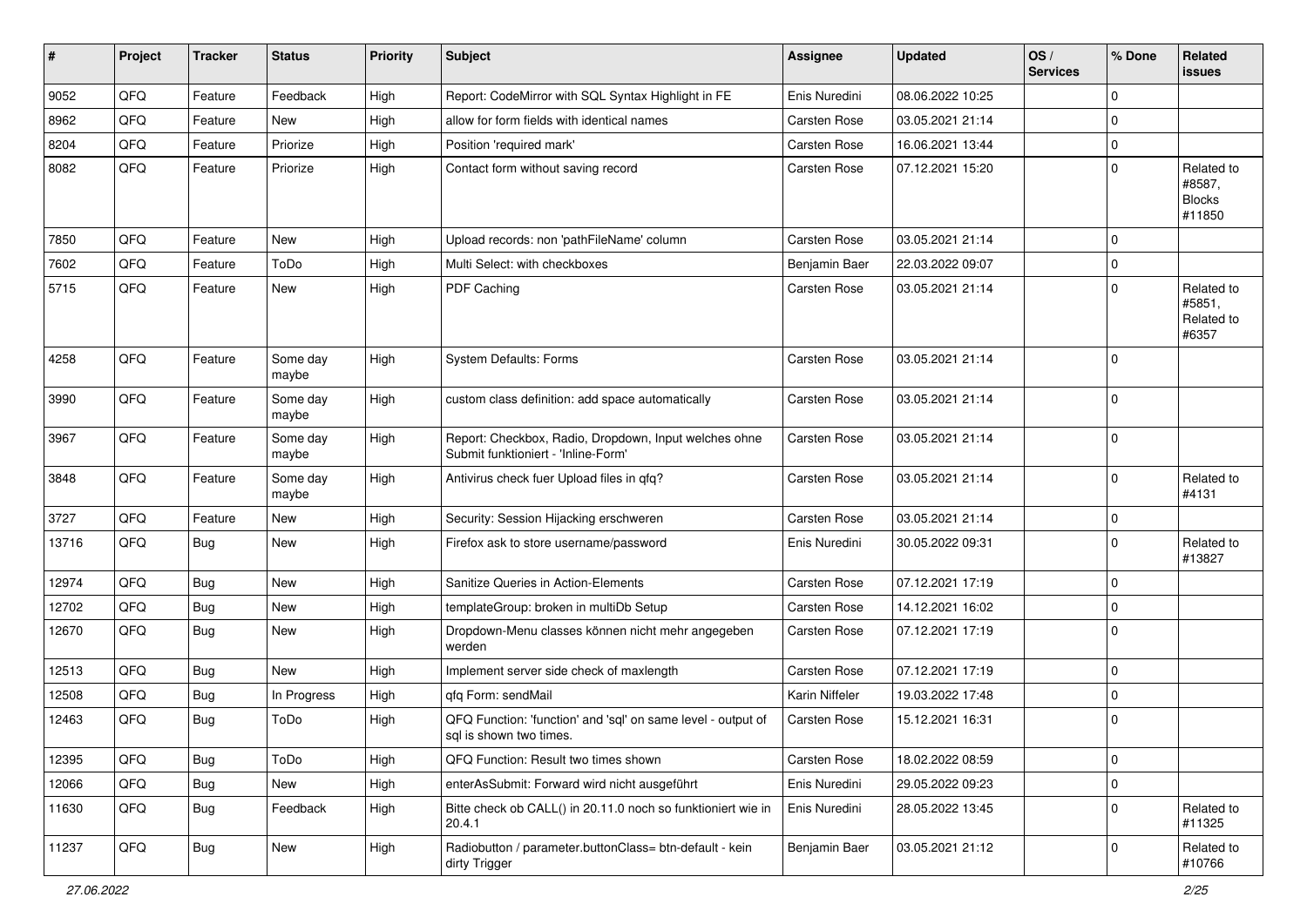| #     | Project | <b>Tracker</b> | <b>Status</b> | <b>Priority</b> | <b>Subject</b>                                                                   | <b>Assignee</b>     | <b>Updated</b>   | OS/<br><b>Services</b> | % Done      | Related<br><b>issues</b>                                             |
|-------|---------|----------------|---------------|-----------------|----------------------------------------------------------------------------------|---------------------|------------------|------------------------|-------------|----------------------------------------------------------------------|
| 11057 | QFQ     | <b>Bug</b>     | <b>New</b>    | High            | Checkboxes ohne span.checkmark im Report werden<br>ausgeblendet                  | Benjamin Baer       | 03.05.2021 21:12 |                        | $\Omega$    | Related to<br>#11039                                                 |
| 10766 | QFQ     | Bug            | <b>New</b>    | High            | Radiobutton / parameter.buttonClass=btn-default: dynamic<br>update               |                     | 03.05.2021 21:12 |                        | $\Omega$    | Related to<br>#11237                                                 |
| 10640 | QFQ     | Bug            | New           | High            | TypeAhead Tag: FE editierbar trotz readOnly                                      | Carsten Rose        | 03.05.2021 21:12 |                        | $\Omega$    |                                                                      |
| 10508 | QFQ     | Bug            | <b>New</b>    | High            | Multi Form broken on Multi DB Instance                                           | <b>Carsten Rose</b> | 03.05.2021 21:12 |                        | 0           |                                                                      |
| 10506 | QFQ     | Bug            | New           | High            | Template Group broken on MultiDB instance                                        | Carsten Rose        | 03.05.2021 21:12 |                        | $\mathbf 0$ | Related to<br>#10505                                                 |
| 10081 | QFQ     | Bug            | New           | High            | Stale record lock after 'forbidden' character                                    | <b>Carsten Rose</b> | 03.05.2021 21:12 |                        | $\Omega$    | Related to<br>#10082.<br>Related to<br>#9789                         |
| 9789  | QFQ     | Bug            | In Progress   | High            | Record Lock: release to early on 'leave page'                                    | Carsten Rose        | 10.01.2022 09:25 |                        | 100         | Related to<br>#10081.<br>Related to<br>#9173.<br>Related to<br>#8702 |
| 9531  | QFQ     | Bug            | <b>New</b>    | High            | FE File: Dynamic Update / modeSql / required detected<br>even it not set         | <b>Carsten Rose</b> | 11.06.2021 20:32 |                        | $\mathbf 0$ | Related to<br>#12398                                                 |
| 9347  | QFQ     | Bug            | New           | High            | FE.type=upload with dynamic show/hidden: required not<br>detected                | <b>Carsten Rose</b> | 12.06.2021 10:40 |                        | $\Omega$    | Related to<br>#5305,<br>Related to<br>#12398                         |
| 9121  | QFQ     | <b>Bug</b>     | Priorize      | High            | sip links have r and dblndexData set                                             | <b>Carsten Rose</b> | 12.06.2021 10:41 |                        | 0           |                                                                      |
| 8891  | QFQ     | <b>Bug</b>     | <b>New</b>    | High            | formSubmitLog: do not log passwords                                              | Enis Nuredini       | 25.03.2022 09:06 |                        | $\mathbf 0$ |                                                                      |
| 8668  | QFQ     | Bug            | New           | High            | Pill disabled: dyamic mode 'hidden' not respected - FE is still<br>required      | Carsten Rose        | 03.05.2021 21:14 |                        | $\Omega$    |                                                                      |
| 8431  | QFQ     | Bug            | New           | High            | autocron.php with wrong path                                                     | Carsten Rose        | 03.05.2021 21:14 |                        | $\mathbf 0$ |                                                                      |
| 8083  | QFQ     | Bug            | New           | High            | FormEditor: primary table list does not respect<br>'indexDb={{indexData:Y}}'     | Carsten Rose        | 03.05.2021 21:14 |                        | $\Omega$    | Has duplicate<br>#6678                                               |
| 7899  | QFQ     | Bug            | New           | High            | Fe.type=password / retype / required: always complain<br>about missing value     | <b>Carsten Rose</b> | 03.05.2021 21:14 |                        | $\mathbf 0$ |                                                                      |
| 7650  | QFQ     | Bug            | New           | High            | Optional do not show 'required' sign on FormElement                              | Carsten Rose        | 03.05.2021 21:14 |                        | 0           |                                                                      |
| 6116  | QFQ     | Bug            | Priorize      | High            | value of checkbox not saved                                                      | <b>Carsten Rose</b> | 07.12.2021 17:19 |                        | 0           |                                                                      |
| 5459  | QFQ     | <b>Bug</b>     | New           | High            | Multi DB: spread system tables between 'QFQ' and<br>'Data'-DB                    | Carsten Rose        | 03.05.2021 21:14 |                        | $\Omega$    | Related to<br>#4720                                                  |
| 5221  | QFQ     | Bug            | New           | High            | Download Dialog: Bleibt stehen in FF wenn Datei<br>automatisch gespeichert wird. | <b>Carsten Rose</b> | 03.05.2021 21:14 |                        | 0           |                                                                      |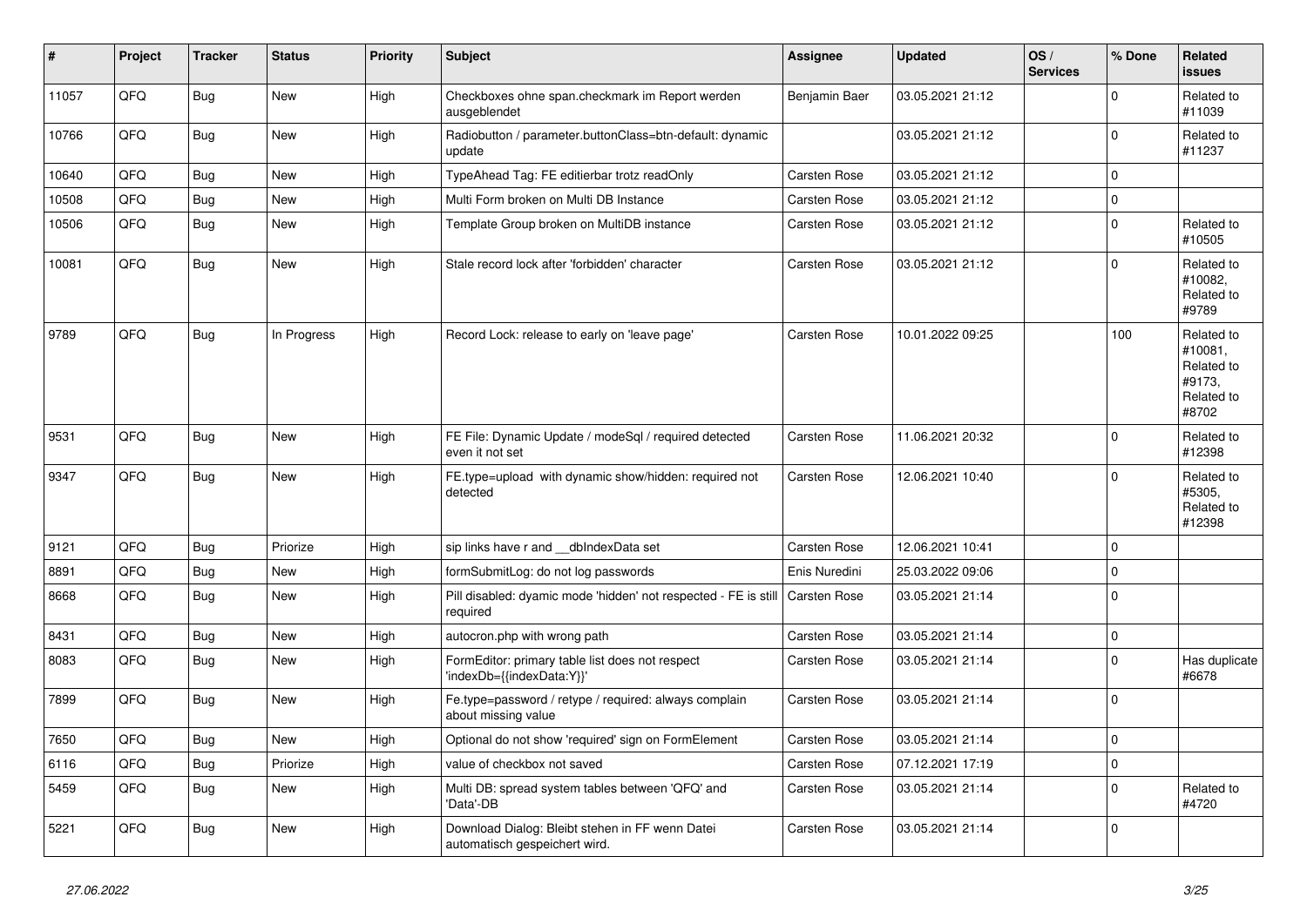| $\vert$ # | Project | <b>Tracker</b> | <b>Status</b>     | <b>Priority</b> | <b>Subject</b>                                                                                         | <b>Assignee</b>        | <b>Updated</b>   | OS/<br><b>Services</b> | % Done      | Related<br>issues                                                                                                                                                     |
|-----------|---------|----------------|-------------------|-----------------|--------------------------------------------------------------------------------------------------------|------------------------|------------------|------------------------|-------------|-----------------------------------------------------------------------------------------------------------------------------------------------------------------------|
| 4279      | QFQ     | Bug            | Some day<br>maybe | High            | config.linkVars lost                                                                                   | Carsten Rose           | 03.05.2021 21:14 |                        | $\Omega$    |                                                                                                                                                                       |
| 3570      | QFQ     | Bug            | Some dav<br>maybe | High            | Formular mit prmitnew permitEdit=Always wird nicht<br>aufgerufen (ist leer)                            | <b>Carsten Rose</b>    | 03.05.2021 21:14 |                        | $\mathbf 0$ |                                                                                                                                                                       |
| 3109      | QFQ     | <b>Bug</b>     | Some day<br>maybe | High            | RealUrl: Links werden nicht korrekt gerendert                                                          | Carsten Rose           | 03.05.2021 21:14 |                        | $\mathbf 0$ |                                                                                                                                                                       |
| 3061      | QFQ     | <b>Bug</b>     | Some day<br>maybe | High            | winstitute: mysql connection durcheinander - nmhp17<br>(ag7)/QFQ arbeitet mit DB/Tabellen von biostat. | <b>Carsten Rose</b>    | 03.05.2021 21:14 |                        | $\mathbf 0$ |                                                                                                                                                                       |
| 14376     | QFQ     | Feature        | <b>New</b>        | Normal          | QFQ Bootstrap: if missing, create stored procedures                                                    | Enis Nuredini          | 19.06.2022 16:37 |                        | $\mathbf 0$ |                                                                                                                                                                       |
| 14371     | QFQ     | Feature        | Priorize          | Normal          | <b>LDAP via REPORT</b>                                                                                 | Carsten Rose           | 19.06.2022 16:37 |                        | $\mathbf 0$ |                                                                                                                                                                       |
| 14320     | QFQ     | Feature        | ToDo              | Normal          | Allow specific HTML Tags and Attributes: general, TinyMCE                                              | Enis Nuredini          | 17.06.2022 10:44 |                        | $\mathbf 0$ | Related to<br>#12664,<br>Related to<br>#12039,<br>Related to<br>#11702,<br>Related to<br>#7239,<br>Related to<br>#3708,<br>Related to<br>#3646,<br>Related to<br>#880 |
| 14290     | QFQ     | Feature        | Priorize          | Normal          | FormEditor: Show Table Definition                                                                      | Carsten Rose           | 19.06.2022 16:37 |                        | $\mathbf 0$ |                                                                                                                                                                       |
| 14227     | QFQ     | Feature        | <b>New</b>        | Normal          | Selenium Konkurrenz: cypress.io                                                                        | Enis Nuredini          | 28.05.2022 11:02 |                        | $\mathbf 0$ |                                                                                                                                                                       |
| 14185     | QFQ     | Feature        | New               | Normal          | External/Autocron.php - better suitable directory                                                      | Support: System        | 28.05.2022 11:03 |                        | $\mathbf 0$ |                                                                                                                                                                       |
| 14090     | QFQ     | Feature        | <b>New</b>        | Normal          | Nützliche _script funktionen                                                                           | Carsten Rose           | 28.05.2022 11:03 |                        | $\mathbf 0$ |                                                                                                                                                                       |
| 14028     | QFQ     | Feature        | <b>New</b>        | Normal          | Required notification: visual nicer                                                                    | Enis Nuredini          | 28.05.2022 11:01 |                        | $\pmb{0}$   |                                                                                                                                                                       |
| 13945     | QFQ     | Feature        | New               | Normal          | As _link: content before/after link                                                                    | Enis Nuredini          | 28.05.2022 11:01 |                        | $\mathbf 0$ | Related to<br>#12262                                                                                                                                                  |
| 13900     | QFQ     | Feature        | Priorize          | Normal          | Selenium: Check das Cookie/PDF funktioniert                                                            | Enis Nuredini          | 25.03.2022 12:45 |                        | $\mathbf 0$ |                                                                                                                                                                       |
| 13843     | QFQ     | Feature        | <b>New</b>        | Normal          | Create JWT via QFQ                                                                                     | <b>Carsten Rose</b>    | 19.03.2022 17:42 |                        | $\mathbf 0$ |                                                                                                                                                                       |
| 13841     | QFQ     | Feature        | <b>New</b>        | Normal          | Create PDF via iText - evaluate                                                                        | Carsten Rose           | 19.03.2022 17:42 |                        | $\mathbf 0$ |                                                                                                                                                                       |
| 13700     | QFQ     | Feature        | <b>New</b>        | Normal          | Redesign qfq.io Seite                                                                                  | Carsten Rose           | 19.03.2022 17:43 |                        | $\mathbf 0$ |                                                                                                                                                                       |
| 13609     | QFQ     | Feature        | New               | Normal          | QFQ Introduction: Seite aufloesen                                                                      | Philipp<br>Gröbelbauer | 28.05.2022 11:02 |                        | $\mathbf 0$ |                                                                                                                                                                       |
| 13608     | QFQ     | Feature        | Some day<br>maybe | Normal          | Automatic Browser Language Redirect                                                                    | Enis Nuredini          | 17.06.2022 08:35 |                        | $\mathbf 0$ |                                                                                                                                                                       |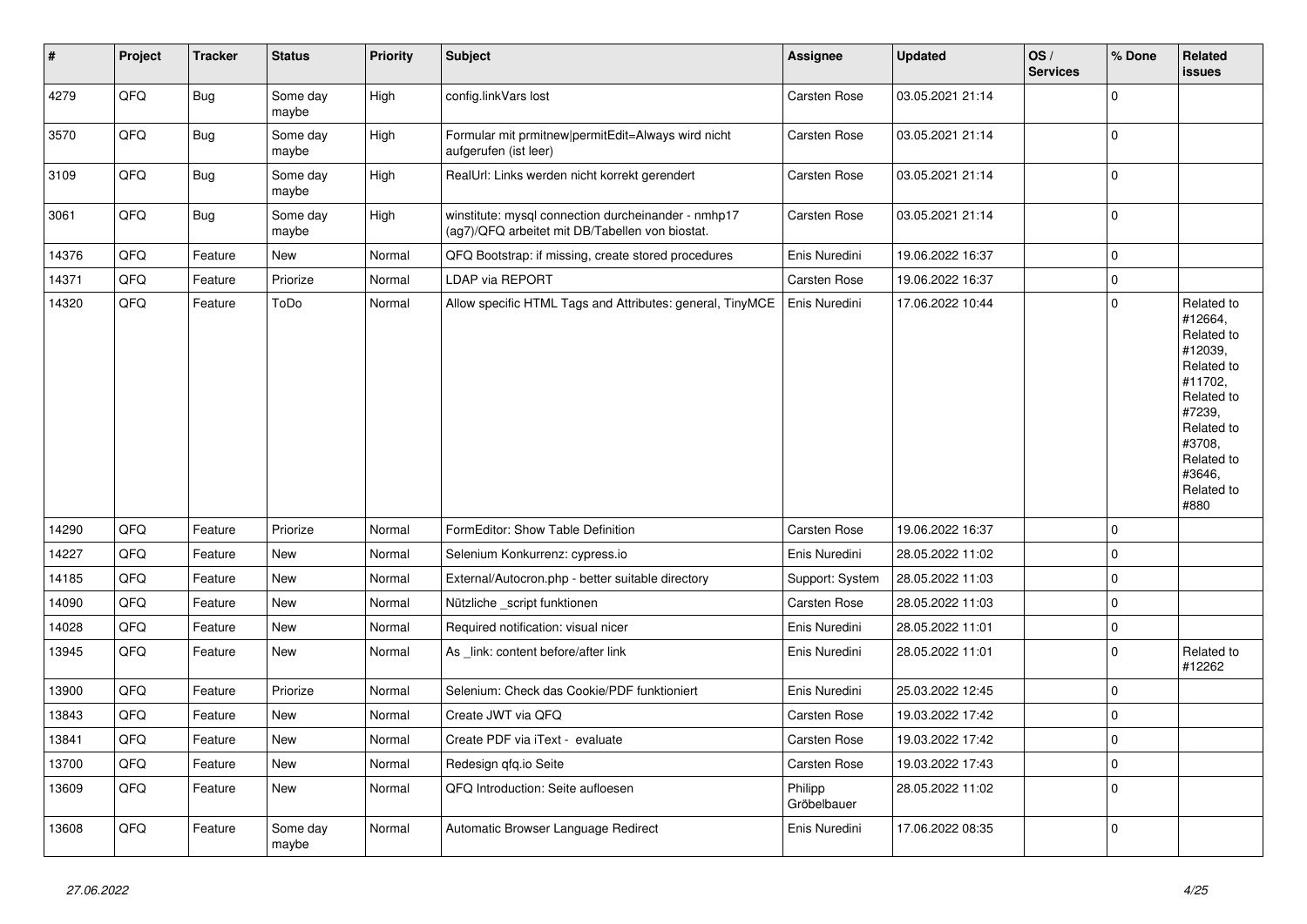| #     | Project | <b>Tracker</b> | <b>Status</b>              | <b>Priority</b> | <b>Subject</b>                                                                              | <b>Assignee</b> | <b>Updated</b>   | OS/<br><b>Services</b> | % Done      | Related<br>issues                                                      |
|-------|---------|----------------|----------------------------|-----------------|---------------------------------------------------------------------------------------------|-----------------|------------------|------------------------|-------------|------------------------------------------------------------------------|
| 13572 | QFQ     | Feature        | Feedback                   | Normal          | Form Load: misleading error message on trying to load non<br>existent primary record        | Enis Nuredini   | 16.05.2022 23:16 |                        | 100         |                                                                        |
| 13566 | QFQ     | Feature        | Ready to sync<br>(develop) | Normal          | Delete config-example.qfq.php file                                                          | Carsten Rose    | 23.12.2021 09:25 |                        | $\mathbf 0$ |                                                                        |
| 13467 | QFQ     | Feature        | New                        | Normal          | ChangeLog Generator                                                                         | Carsten Rose    | 19.03.2022 17:46 |                        | $\mathbf 0$ | Related to<br>#11460                                                   |
| 13354 | QFQ     | Feature        | New                        | Normal          | Using Websocket in QFQ                                                                      | Carsten Rose    | 10.11.2021 15:47 |                        | 0           |                                                                        |
| 13330 | QFQ     | Feature        | In Progress                | Normal          | Multi Form: Upload                                                                          | Carsten Rose    | 07.11.2021 12:40 |                        | 50          | Related to<br>#9706                                                    |
| 12679 | QFQ     | Feature        | New                        | Normal          | tablesorter: custom column width                                                            | Carsten Rose    | 16.06.2021 11:10 |                        | 0           |                                                                        |
| 12664 | QFQ     | Feature        | New                        | Normal          | TinyMCE: report/remove malicous HTML/JS Code                                                | Carsten Rose    | 19.03.2022 17:47 |                        | $\mathbf 0$ | Related to<br>#14320                                                   |
| 12632 | QFQ     | Feature        | New                        | Normal          | TinyMCE: Prepare CSS classes for images                                                     | Carsten Rose    | 04.06.2021 14:35 |                        | 100         | Blocked by<br>#12186                                                   |
| 12630 | QFQ     | Feature        | In Progress                | Normal          | Input: date[time]: min / max values                                                         | Enis Nuredini   | 20.06.2022 18:31 |                        | $\Omega$    | Related to<br>#10096,<br>Related to<br>#14302,<br>Related to<br>#14303 |
| 12611 | QFQ     | Feature        | Some day<br>maybe          | Normal          | Refactoring: Bootstrap with Lazy Loading                                                    | Carsten Rose    | 08.06.2022 10:37 |                        | $\mathbf 0$ | Related to<br>#12490,<br>Related to<br>#10013,<br>Related to<br>#7732  |
| 12603 | QFQ     | Feature        | New                        | Normal          | Dropdown (Select), Radio, checkbox:<br>itemListAlways={{!SELECT key, value}}                | Carsten Rose    | 19.03.2022 17:47 |                        | $\mathbf 0$ |                                                                        |
| 12584 | QFQ     | Feature        | Feedback                   | Normal          | T3 v10 migration script: replace alias-patterns (v11)                                       | Carsten Rose    | 28.05.2022 11:12 |                        | 100         |                                                                        |
| 12556 | QFQ     | Feature        | New                        | Normal          | Pills Title: colored = static or dynamic on allrequiredgiven                                | Benjamin Baer   | 19.03.2022 17:49 |                        | 0           |                                                                        |
| 12504 | QFQ     | Feature        | Priorize                   | Normal          | sql.log: report fe.id                                                                       | Carsten Rose    | 05.05.2021 22:09 |                        | $\mathbf 0$ |                                                                        |
| 12503 | QFQ     | Feature        | Priorize                   | Normal          | Detect dangerous UPDATE statement with missing WHERE                                        | Carsten Rose    | 05.05.2021 22:09 |                        | $\mathbf 0$ |                                                                        |
| 12490 | QFQ     | Feature        | New                        | Normal          | Loading Plugins in QFQ - see what tinymce does. (lazy<br>loading)                           | Benjamin Baer   | 08.06.2022 10:37 |                        | $\mathbf 0$ | Related to<br>#12611,<br>Related to<br>#10013,<br>Related to<br>#7732  |
| 12480 | QFQ     | Feature        | New                        | Normal          | If QFQ upgrade is running, block further request                                            | Carsten Rose    | 03.05.2021 20:45 |                        | 0           |                                                                        |
| 12477 | QFQ     | Feature        | New                        | Normal          | Support for refactoring: Form, FormElement, diverse<br>Tabellen/Spalten, tt-content Records | Carsten Rose    | 03.05.2021 20:45 |                        | $\mathbf 0$ |                                                                        |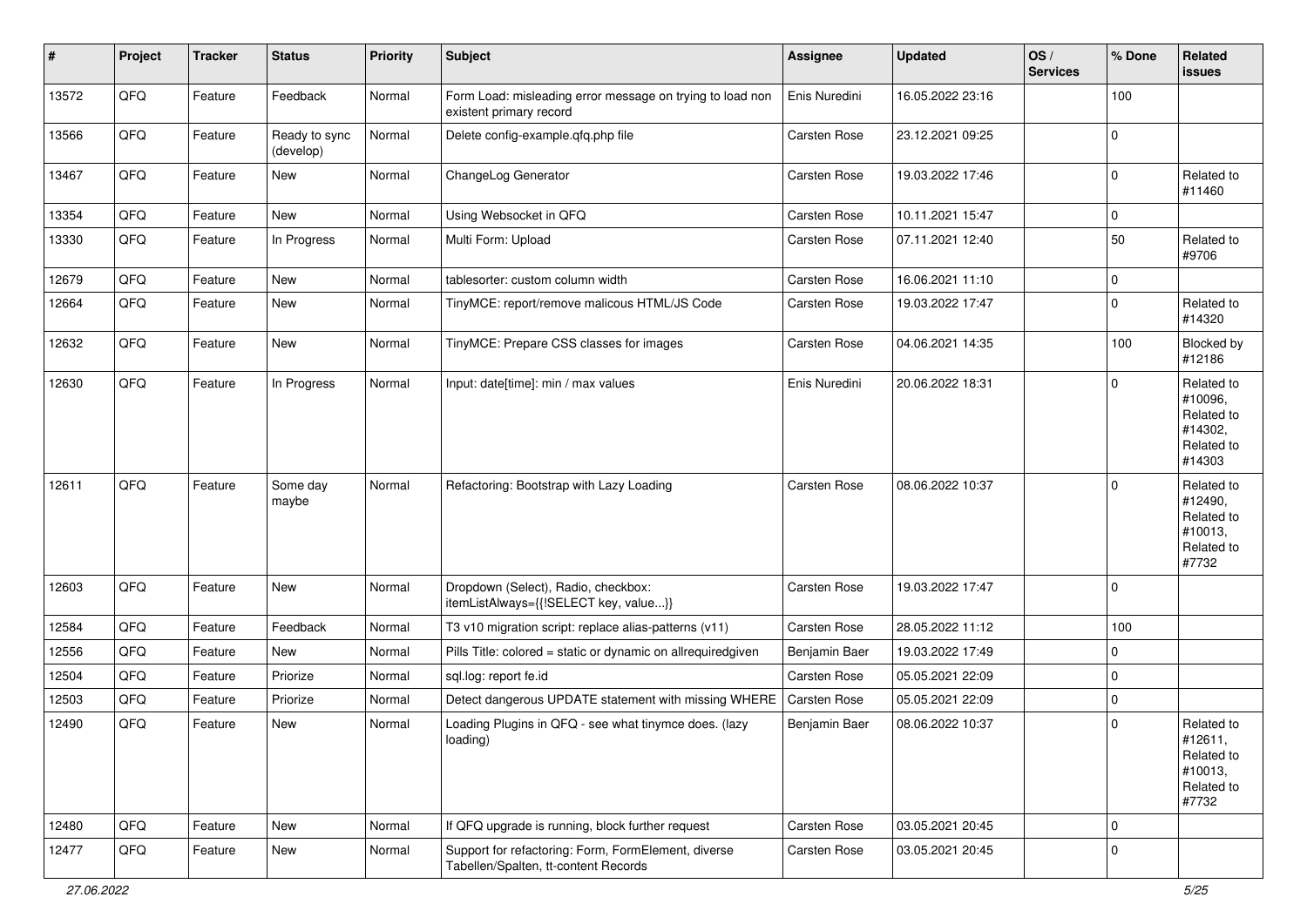| $\vert$ # | Project | <b>Tracker</b> | <b>Status</b>     | Priority | <b>Subject</b>                                                                                                      | Assignee      | <b>Updated</b>   | OS/<br><b>Services</b> | % Done      | Related<br><b>issues</b>                                                    |
|-----------|---------|----------------|-------------------|----------|---------------------------------------------------------------------------------------------------------------------|---------------|------------------|------------------------|-------------|-----------------------------------------------------------------------------|
| 12476     | QFQ     | Feature        | New               | Normal   | clearMe: a) should trigger 'dirty', b) sticky on textarea resize                                                    | Benjamin Baer | 04.01.2022 08:40 |                        | $\Omega$    | Related to<br>#9528                                                         |
| 12474     | QFQ     | Feature        | New               | Normal   | Check BaseConfigURL if it is given and the the last char is '/                                                      | Carsten Rose  | 03.05.2021 20:45 |                        | 0           |                                                                             |
| 12465     | QFQ     | Feature        | New               | Normal   | QFQ Function: use in FE to fill StoreRecord                                                                         | Carsten Rose  | 05.05.2021 21:58 |                        | 0           |                                                                             |
| 12452     | QFQ     | Feature        | Priorize          | Normal   | BaseURL: alsways with '/' at the end                                                                                | Carsten Rose  | 19.06.2022 13:45 |                        | 0           | Related to<br>#10782                                                        |
| 12440     | QFQ     | Feature        | In Progress       | Normal   | Typo3 V10 upgrade (durchfuehren und testen)                                                                         | Carsten Rose  | 21.03.2022 09:53 |                        | 50          | Related to<br>#12357,<br>Related to<br>#12067,<br>Related to<br>#10661      |
| 12439     | QFQ     | Feature        | In Progress       | Normal   | TinyMCE Paste from Word & Character Count/Limit                                                                     | Carsten Rose  | 05.05.2021 22:15 |                        | 0           |                                                                             |
| 12413     | QFQ     | Feature        | New               | Normal   | STORE_TYPO3: enhance for {{be_users.email:T}},<br>{{fe_users.email:T}}                                              | Carsten Rose  | 03.05.2021 20:45 |                        | 0           | Related to<br>#12412,<br>Related to<br>#10012                               |
| 12412     | QFQ     | Feature        | New               | Normal   | Action/Escape qualifier 'e' (empty), '0': if given, an empty<br>string (or '0') will be treated as 'not found'      | Carsten Rose  | 08.05.2021 09:40 |                        | $\Omega$    | Related to<br>#12413,<br>Related to<br>#10012                               |
| 12400     | QFQ     | Feature        | New               | Normal   | Tutorial ist in QFQ Doku, Wird in der Suche gefunden, es<br>gibt aber kein Menupunkt - Inhalt ueberpruefen          | Carsten Rose  | 03.05.2021 20:45 |                        | 0           |                                                                             |
| 12337     | QFQ     | Feature        | Some day<br>maybe | Normal   | Database.php: better caching                                                                                        | Carsten Rose  | 16.09.2021 15:10 |                        | 0           |                                                                             |
| 12330     | QFQ     | Feature        | <b>New</b>        | Normal   | Copy to input field / text area / TinyMCE                                                                           | Carsten Rose  | 07.04.2021 09:01 |                        | 0           |                                                                             |
| 12315     | QFQ     | Feature        | Some day<br>maybe | Normal   | Form History (Diffs) / Backups                                                                                      | Carsten Rose  | 16.09.2021 15:10 |                        | $\Omega$    |                                                                             |
| 12269     | QFQ     | Feature        | <b>New</b>        | Normal   | 2FA - Login                                                                                                         | Carsten Rose  | 03.05.2021 20:45 |                        | $\mathbf 0$ |                                                                             |
| 12262     | QFQ     | Feature        | ToDo              | Normal   | Form buttons on top: more customable                                                                                | Enis Nuredini | 17.06.2022 10:44 |                        | 0           | Related to<br>#13945, Has<br>duplicate<br>#4046, Has<br>duplicate<br>#10080 |
| 12163     | QFQ     | Feature        | New               | Normal   | Checkbox: table wrap                                                                                                | Carsten Rose  | 03.05.2021 20:51 |                        | 0           |                                                                             |
| 12162     | QFQ     | Feature        | New               | Normal   | FE.type=sendmail: personalized mailing (several mails) via<br>template                                              | Carsten Rose  | 03.05.2021 20:45 |                        | $\mathbf 0$ |                                                                             |
| 12156     | QFQ     | Feature        | New               | Normal   | Form: Optional disable 'leave page'                                                                                 |               | 03.05.2021 20:45 |                        | 0           |                                                                             |
| 12146     | QFQ     | Feature        | New               | Normal   | Autocron Job: Anzeigen wann der naechste Job ausgefuehrt   Carsten Rose<br>wird, resp das er nicht ausgefuehrt wird |               | 15.03.2021 15:23 |                        | 0           |                                                                             |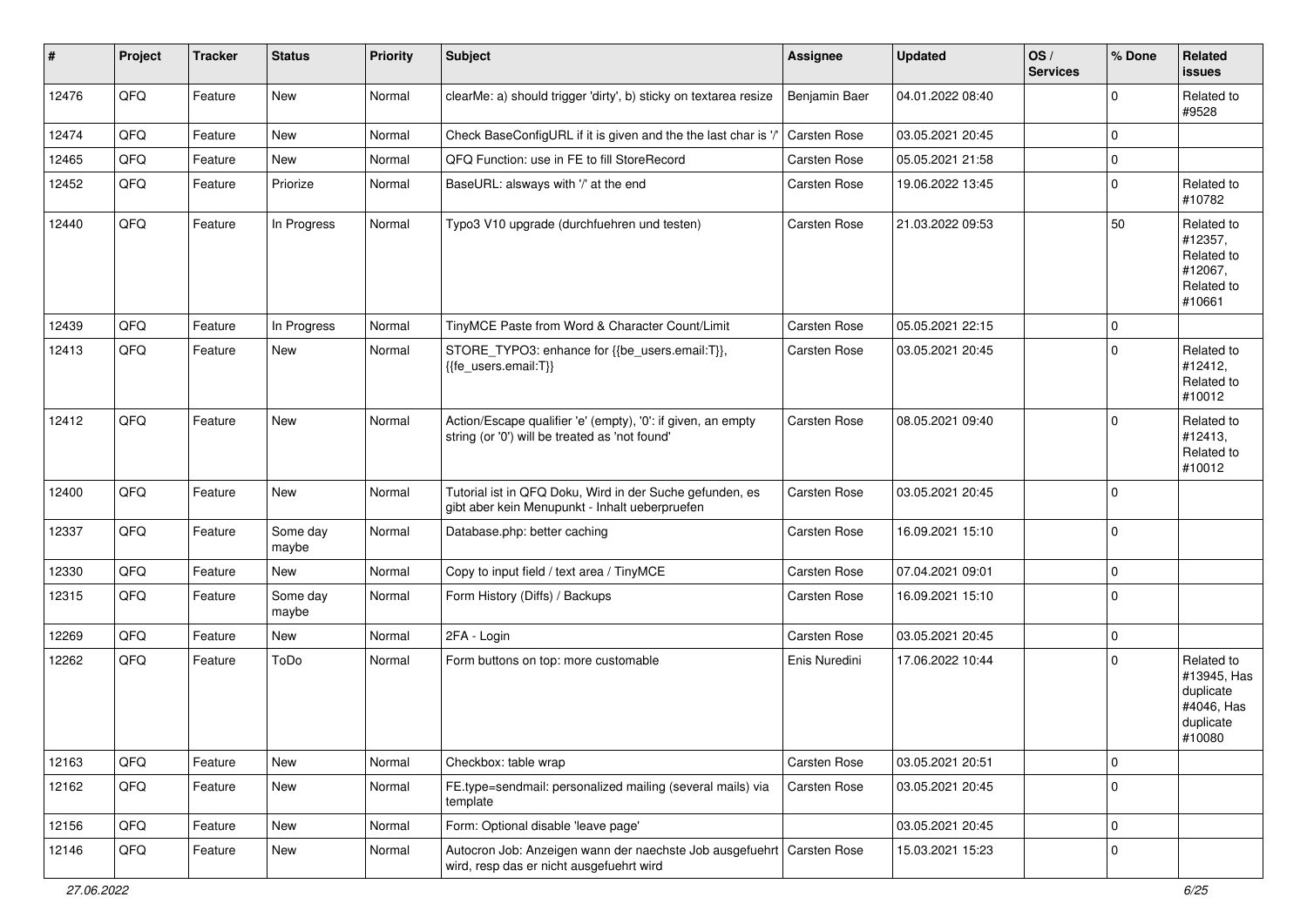| ∦     | Project | <b>Tracker</b> | <b>Status</b>     | <b>Priority</b> | Subject                                                                                              | <b>Assignee</b>                                        | <b>Updated</b>   | OS/<br><b>Services</b> | % Done      | Related<br>issues                            |                      |
|-------|---------|----------------|-------------------|-----------------|------------------------------------------------------------------------------------------------------|--------------------------------------------------------|------------------|------------------------|-------------|----------------------------------------------|----------------------|
| 12135 | QFQ     | Feature        | New               | Normal          | Subrecord: Notiz                                                                                     |                                                        | 24.04.2021 16:58 |                        | $\Omega$    |                                              |                      |
| 12119 | QFQ     | Feature        | New               | Normal          | AS paged: error message missing if there ist no 'r'<br>argument.                                     | Carsten Rose                                           | 03.05.2021 20:51 |                        | $\mathbf 0$ |                                              |                      |
| 12109 | QFQ     | Feature        | <b>New</b>        | Normal          | Donwload Link: Plain, SIP, Persistent Link, Peristent SIP -<br>new notation                          | Carsten Rose                                           | 03.05.2021 20:45 |                        | $\Omega$    | Related to<br>#12085                         |                      |
| 12039 | QFQ     | Feature        | New               | Normal          | Missing htmlSpecialChar() in pre processing on form submit                                           |                                                        | 18.02.2021 00:09 |                        | $\Omega$    | Related to<br>#14320                         |                      |
| 12038 | QFQ     | Feature        | New               | Normal          | a) STORE_VAR: filenameOnlyStripUniq, b) SP:<br>QSTRIPUNIQ()                                          |                                                        | 17.02.2021 23:55 |                        | $\Omega$    |                                              |                      |
| 12024 | QFQ     | Feature        | New               | Normal          | Excel Export: text columns by default decode<br>htmlspeciachar()                                     | Carsten Rose                                           | 17.02.2021 23:55 |                        | $\mathbf 0$ | Related to<br>#12022                         |                      |
| 12023 | QFQ     | Feature        | New               | Normal          | MySQL Stored Precdure: QDECODESPECIALCHAR()                                                          | Carsten Rose                                           | 16.02.2021 11:16 |                        | $\Omega$    | Related to<br>#12022                         |                      |
| 11980 | QFQ     | Feature        | In Progress       | Normal          | protected verzeichnis MUSS geschützt werden                                                          | Carsten Rose                                           | 07.09.2021 13:30 |                        | $\pmb{0}$   |                                              |                      |
| 11955 | QFQ     | Feature        | New               | Normal          | subrecord: new title option to set <th> attributes - e.g. to<br/>customize tablesorter options.</th> | attributes - e.g. to<br>customize tablesorter options. | Carsten Rose     | 03.05.2021 20:47       |             | $\Omega$                                     | Related to<br>#11775 |
| 11892 | QFQ     | Feature        | New               | Normal          | tablesorter: columns with links are hard to order - new<br>qualifier 'Y: <ord>'</ord>                | Enis Nuredini                                          | 23.03.2022 09:22 |                        | $\Omega$    |                                              |                      |
| 11775 | QFQ     | Feature        | New               | Normal          | Subrecord Tooltip pro Feld                                                                           | Carsten Rose                                           | 18.12.2020 15:22 |                        | $\Omega$    | Related to<br>#11955                         |                      |
| 11747 | QFQ     | Feature        | New               | Normal          | Maintenance Page with Redirect                                                                       | Carsten Rose                                           | 03.05.2021 20:47 |                        | $\mathbf 0$ | Related to<br>#11741                         |                      |
| 11716 | QFQ     | Feature        | New               | Normal          | Form an beliebiger Stelle im Report anzeigen                                                         |                                                        | 09.12.2020 09:47 |                        | $\mathbf 0$ |                                              |                      |
| 11702 | QFQ     | Feature        | New               | Normal          | HTML Special Char makes no sense for 'allbut' if '&' is<br>forbidden                                 | Carsten Rose                                           | 07.12.2021 16:35 |                        | $\Omega$    | Related to<br>#5112,<br>Related to<br>#14320 |                      |
| 11535 | QFQ     | Feature        | New               | Normal          | Ability to create SQL columns in frontend QFQ forms                                                  |                                                        | 17.11.2020 12:11 |                        | $\mathbf 0$ |                                              |                      |
| 11534 | QFQ     | Feature        | New               | Normal          | Report: Action on selected rows - Table batchprocessing<br>feature                                   |                                                        | 18.11.2020 08:15 |                        | $\Omega$    |                                              |                      |
| 11523 | QFQ     | Feature        | New               | Normal          | Mit dynamic Update erkennen, ob Upload gemacht wurde                                                 | Carsten Rose                                           | 13.11.2020 15:07 |                        | $\Omega$    | Related to<br>#9533                          |                      |
| 11516 | QFQ     | Feature        | New               | Normal          | Multi Page Form (Previous/Next Buttons)                                                              | Carsten Rose                                           | 16.03.2021 17:52 |                        | O           |                                              |                      |
| 11504 | QFQ     | Feature        | New               | Normal          | Dynamic Update: Button text update for 'Save',' Close' &<br>'Delete'                                 | Carsten Rose                                           | 12.11.2020 23:44 |                        | $\mathbf 0$ |                                              |                      |
| 11460 | QFQ     | Feature        | New               | Normal          | Easier creation of changelog: gitchangelog                                                           | Carsten Rose                                           | 12.06.2021 10:20 |                        | $\mathbf 0$ | Related to<br>#13467                         |                      |
| 11323 | QFQ     | Feature        | Some day<br>maybe | Normal          | Report Frontend Editor Modal + Codemirror                                                            | Carsten Rose                                           | 16.09.2021 15:10 |                        | 0           | Related to<br>#11036                         |                      |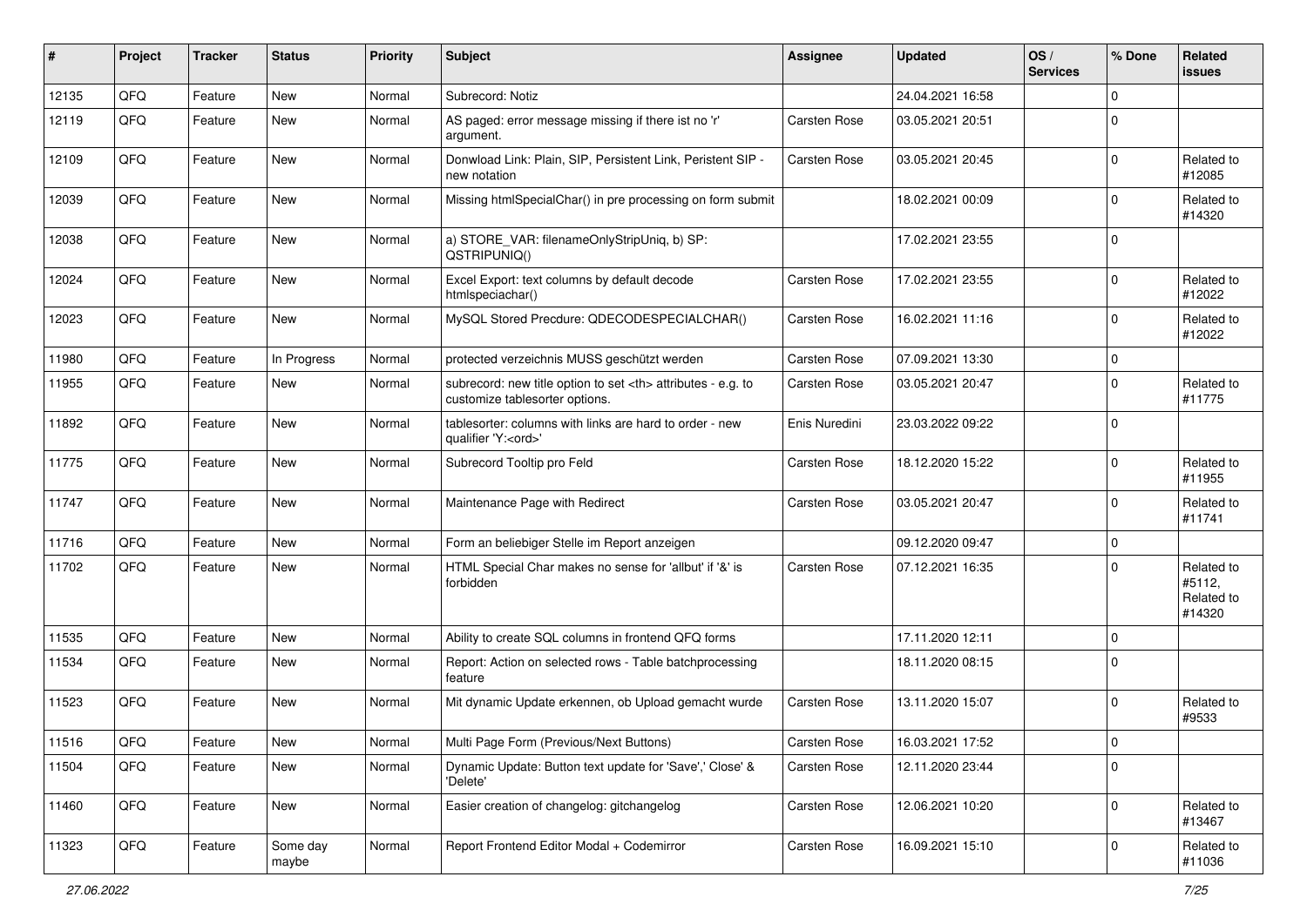| $\sharp$ | Project | <b>Tracker</b> | <b>Status</b>     | <b>Priority</b> | <b>Subject</b>                                                                      | Assignee       | Updated          | OS/<br><b>Services</b> | % Done      | Related<br>issues                            |
|----------|---------|----------------|-------------------|-----------------|-------------------------------------------------------------------------------------|----------------|------------------|------------------------|-------------|----------------------------------------------|
| 11322    | QFQ     | Feature        | Some day<br>maybe | Normal          | Form Element JSON - (multiline parameter field)                                     | Carsten Rose   | 16.09.2021 15:10 |                        | $\Omega$    |                                              |
| 11320    | QFQ     | Feature        | Priorize          | Normal          | Typo3 Version 10 support                                                            | Carsten Rose   | 05.05.2021 22:09 |                        | $\mathbf 0$ |                                              |
| 11217    | QFQ     | Feature        | Some day<br>maybe | Normal          | <b>Extend Script Functionality</b>                                                  | Carsten Rose   | 16.09.2021 15:10 |                        | $\Omega$    |                                              |
| 11080    | QFQ     | Feature        | New               | Normal          | Send MQTT messages                                                                  | Carsten Rose   | 29.08.2020 19:49 |                        | $\mathbf 0$ |                                              |
| 11076    | QFQ     | Feature        | In Progress       | Normal          | SELECT  AS _websocket                                                               | Carsten Rose   | 30.08.2020 17:49 |                        | $\mathbf 0$ |                                              |
| 11036    | QFQ     | Feature        | Some day<br>maybe | Normal          | inline report editor permissions                                                    | Carsten Rose   | 16.09.2021 15:09 |                        | $\Omega$    | Related to<br>#11323                         |
| 10996    | QFQ     | Feature        | New               | Normal          | Download video via sip: no seek                                                     | Carsten Rose   | 12.08.2020 14:18 |                        | $\mathbf 0$ |                                              |
| 10979    | QFQ     | Feature        | New               | Normal          | Ajax Calls an API - dataReport                                                      | Carsten Rose   | 11.05.2022 12:15 |                        | $\Omega$    |                                              |
| 10976    | QFQ     | Feature        | New               | Normal          | Excel Export Verbesserungen                                                         | Carsten Rose   | 06.08.2020 10:56 |                        | $\Omega$    |                                              |
| 10874    | QFQ     | Feature        | New               | Normal          | Erstellen eines Foreign Keys in der Tabelle "FormElement"                           |                | 13.07.2020 10:11 |                        | $\mathbf 0$ |                                              |
| 10819    | QFQ     | Feature        | New               | Normal          | Persistent SIP - second try                                                         | Carsten Rose   | 29.06.2020 23:02 |                        | $\mathbf 0$ | Related to<br>#6261                          |
| 10793    | QFQ     | Feature        | In Progress       | Normal          | Update NPM Packages                                                                 | Carsten Rose   | 07.09.2021 13:25 |                        | $30\,$      |                                              |
| 10782    | QFQ     | Feature        | Feedback          | Normal          | Tiny MCE: Image Upload                                                              | Enis Nuredini  | 16.05.2022 23:16 |                        | $\Omega$    | Related to<br>#12452                         |
| 10763    | QFQ     | Feature        | New               | Normal          | form accessed and submitted despite logout?                                         |                | 16.06.2020 11:43 |                        | $\mathbf 0$ |                                              |
| 10745    | QFQ     | Feature        | Some day<br>maybe | Normal          | Tablesorter Excel Export                                                            | Carsten Rose   | 16.09.2021 15:09 |                        | $\Omega$    |                                              |
| 10738    | QFQ     | Feature        | Some day<br>maybe | Normal          | CORS headers for external API requests                                              |                | 10.06.2020 14:00 |                        | $\mathbf 0$ |                                              |
| 10716    | QFQ     | Feature        | Some day<br>maybe | Normal          | Business Logic mit Externen Skripten                                                | Carsten Rose   | 16.09.2021 15:10 |                        | $\Omega$    | Related to<br>#10713,<br>Related to<br>#8217 |
| 10714    | QFQ     | Feature        | New               | Normal          | multi Table Form                                                                    | Carsten Rose   | 16.03.2021 18:44 |                        | $\Omega$    |                                              |
| 10593    | QFQ     | Feature        | New               | Normal          | label2: text behind input element                                                   | Carsten Rose   | 16.05.2020 10:57 |                        | 0           |                                              |
| 10569    | QFQ     | Feature        | Priorize          | Normal          | link _blank more safe                                                               | Enis Nuredini  | 25.03.2022 12:44 |                        | $\mathbf 0$ |                                              |
| 10463    | QFQ     | Feature        | New               | Normal          | Report_link: expliztes setzen von HTML Tags (Bedarf fuer<br>'data-selenium' & 'id') | Enis Nuredini  | 23.03.2022 09:23 |                        | $\pmb{0}$   | Related to<br>#7648                          |
| 10443    | QFQ     | Feature        | In Progress       | Normal          | Konzept_api / _live                                                                 | Carsten Rose   | 07.05.2020 09:39 |                        | $\mathbf 0$ |                                              |
| 10384    | QFQ     | Feature        | New               | Normal          | Parameter Exchange QFQ Instances                                                    |                | 07.05.2020 09:38 |                        | $\pmb{0}$   |                                              |
| 10345    | QFQ     | Feature        | New               | Normal          | Templates - Patterns QFQ Style                                                      |                | 03.05.2021 21:01 |                        | 0           | Related to<br>#10713                         |
| 10124    | QFQ     | Feature        | Feedback          | Normal          | qfq AAI-Login                                                                       | Karin Niffeler | 07.05.2020 09:36 |                        | $\mathbf 0$ |                                              |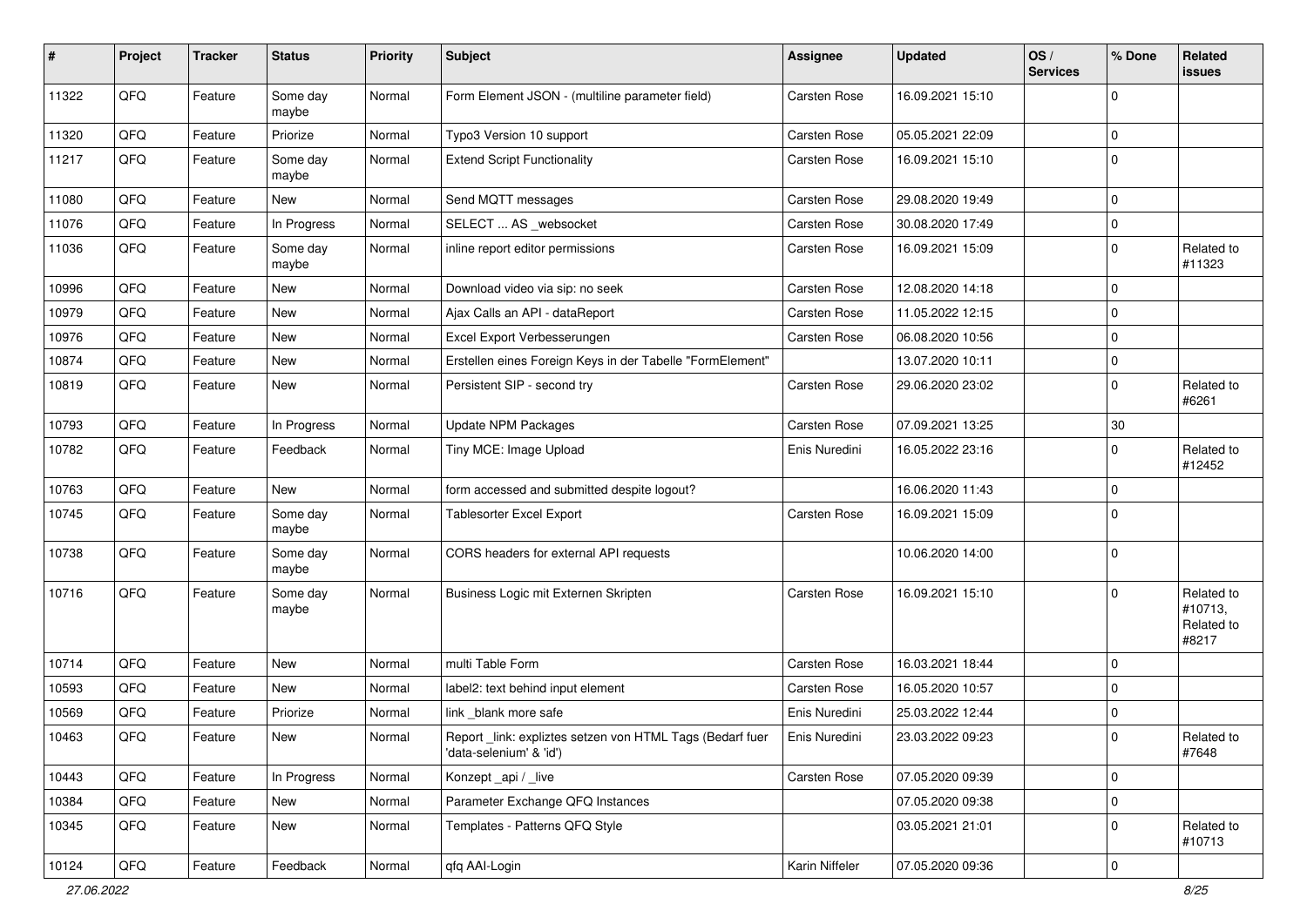| $\sharp$ | Project        | <b>Tracker</b> | <b>Status</b>     | <b>Priority</b> | <b>Subject</b>                                                                                                                        | <b>Assignee</b> | <b>Updated</b>   | OS/<br><b>Services</b> | % Done      | Related<br>issues                                                      |
|----------|----------------|----------------|-------------------|-----------------|---------------------------------------------------------------------------------------------------------------------------------------|-----------------|------------------|------------------------|-------------|------------------------------------------------------------------------|
| 10119    | QFQ            | Feature        | New               | Normal          | Dropdown (selectlist) & TypeAhead: format and catagorize<br>list                                                                      | Carsten Rose    | 07.05.2020 09:36 |                        | $\Omega$    |                                                                        |
| 10116    | QFQ            | Feature        | Some day<br>maybe | Normal          | TypeAhead: Tag - show inside 'input' element                                                                                          | Carsten Rose    | 16.09.2021 15:09 |                        | $\mathbf 0$ |                                                                        |
| 10115    | QFQ            | Feature        | New               | Normal          | TypeAhead: static list                                                                                                                | Carsten Rose    | 26.02.2020 16:42 |                        | 100         |                                                                        |
| 10095    | QFQ            | Feature        | Some day<br>maybe | Normal          | Generic Gitlab Integration into QFQ                                                                                                   | Carsten Rose    | 16.09.2021 15:10 |                        | $\Omega$    |                                                                        |
| 10080    | QFQ            | Feature        | New               | Normal          | Popup on 'save' / 'close': configure dialog (answer<br>yes/no/cancle/)                                                                | Carsten Rose    | 28.03.2021 20:52 |                        | $\mathbf 0$ | Is duplicate<br>of #12262                                              |
| 10015    | QFQ            | Feature        | Priorize          | Normal          | Monospace in Textarea                                                                                                                 | Carsten Rose    | 03.02.2020 13:40 |                        | 0           |                                                                        |
| 10014    | QFQ            | Feature        | New               | Normal          | Manual.rst: describe behaviour and process order of<br>fillStoreVar, slaveId, sqlBefore,                                              | Carsten Rose    | 01.02.2020 22:31 |                        | $\mathbf 0$ |                                                                        |
| 10013    | QFQ            | Feature        | Some day<br>maybe | Normal          | FE.typ=editor: CodeMirror                                                                                                             | Carsten Rose    | 08.06.2022 10:37 |                        | $\mathbf 0$ | Related to<br>#12611,<br>Related to<br>#12490,<br>Related to<br>#7732  |
| 10012    | QFQ            | Feature        | Priorize          | Normal          | redirectAllMailTo: {{beEmail:T}}                                                                                                      | Carsten Rose    | 08.05.2021 09:54 |                        | $\Omega$    | Related to<br>#12412,<br>Related to<br>#12413,<br>Related to<br>#10011 |
| 10011    | QFQ            | Feature        | Priorize          | Normal          | Offer new STORE TYPO3 Variable 'beUser', 'beEmail'                                                                                    | Carsten Rose    | 08.05.2021 09:51 |                        | $\Omega$    | Related to<br>#10012,<br>Related to<br>#12511                          |
| 10005    | QFQ            | Feature        | Priorize          | Normal          | Report / special column name:  AS _calendar                                                                                           | Carsten Rose    | 03.06.2020 17:28 |                        | $\mathbf 0$ |                                                                        |
| 10003    | QFQ            | Feature        | Priorize          | Normal          | fieldset: stronger visualize group                                                                                                    | Benjamin Baer   | 12.02.2020 08:13 |                        | 0           |                                                                        |
| 9983     | QFQ            | Feature        | New               | Normal          | Report Notation: new keyword 'range'                                                                                                  | Carsten Rose    | 01.02.2020 15:55 |                        | $\mathbf 0$ |                                                                        |
| 9968     | QFQ            | Feature        | Priorize          | Normal          | Tooltip in Links for Developer                                                                                                        | Carsten Rose    | 01.02.2020 23:17 |                        | $\mathbf 0$ |                                                                        |
| 9928     | QFQ            | Feature        | Priorize          | Normal          | SpecialColumnName: a) Deprecated: ' AS "_+tag " ', b)<br>New: ' AS "_ <tag1><tag2>"'</tag2></tag1>                                    | Carsten Rose    | 01.02.2020 23:17 |                        | $\mathbf 0$ | Related to<br>#9929                                                    |
| 9927     | QFQ            | Feature        | New               | Normal          | QFQ Update: a) Update nur machen wenn BE User<br>eingeloggt ist., b) Bei Fehler genaue Meldung welcher<br>Updateschritt Probleme hat. | Carsten Rose    | 22.01.2020 12:59 |                        | $\mathbf 0$ |                                                                        |
| 9900     | QFQ            | Feature        | Priorize          | Normal          | Generic API Call: tt-content record >> JSON                                                                                           | Carsten Rose    | 01.02.2020 10:13 |                        | $\mathbf 0$ |                                                                        |
| 9853     | QFQ            | Feature        | New               | Normal          | Check das SQL / QFQ / Mail Logfile geschrieben wird                                                                                   |                 | 09.01.2020 11:15 |                        | $\mathbf 0$ |                                                                        |
| 9811     | $\mathsf{QFQ}$ | Feature        | New               | Normal          | Report: tag every n'th row                                                                                                            | Carsten Rose    | 01.02.2020 23:22 |                        | $\mathsf 0$ |                                                                        |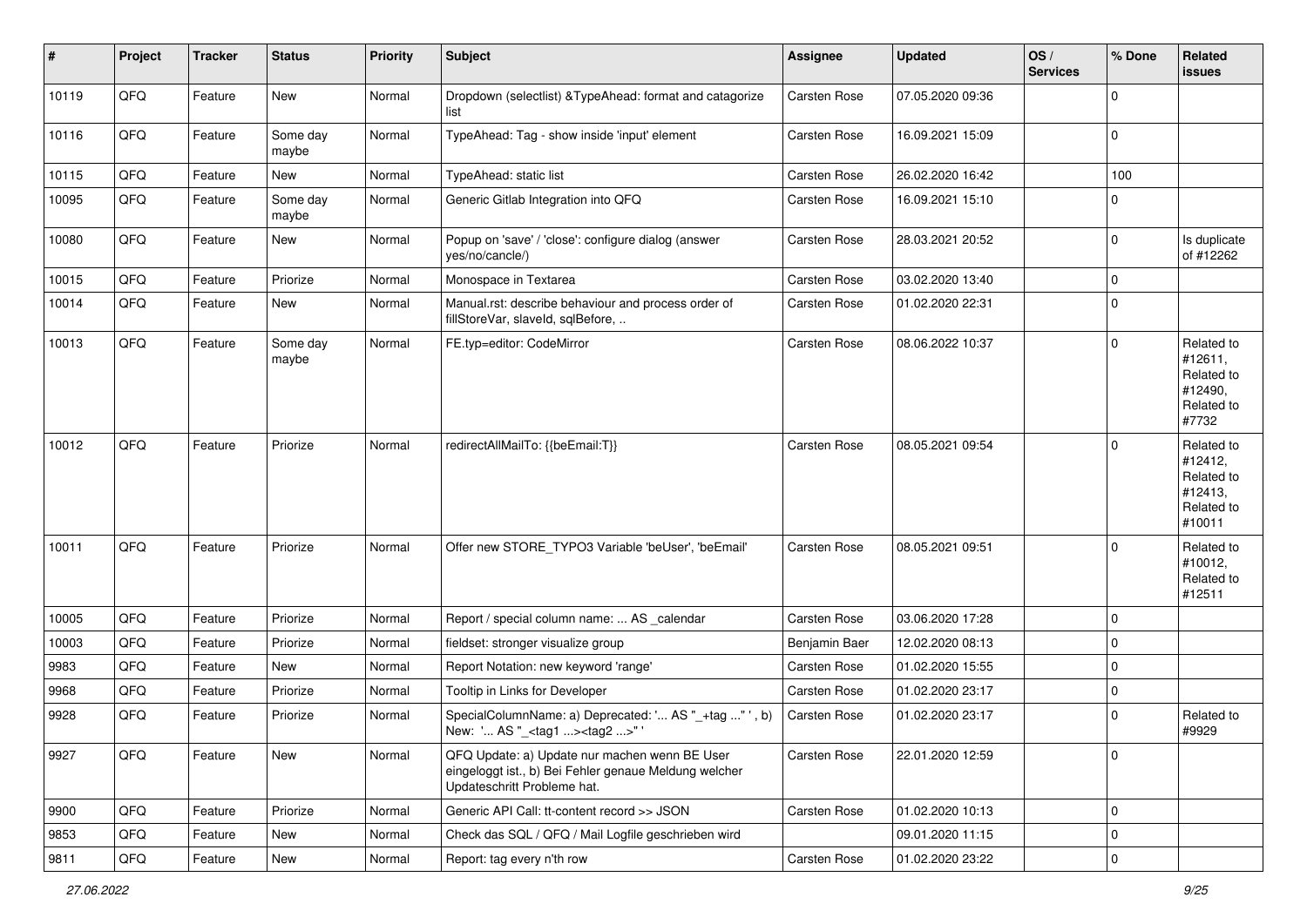| $\vert$ # | <b>Project</b> | <b>Tracker</b> | <b>Status</b>     | <b>Priority</b> | <b>Subject</b>                                                                  | Assignee            | <b>Updated</b>   | OS/<br><b>Services</b> | % Done         | Related<br><b>issues</b>                                             |
|-----------|----------------|----------------|-------------------|-----------------|---------------------------------------------------------------------------------|---------------------|------------------|------------------------|----------------|----------------------------------------------------------------------|
| 9781      | QFQ            | Feature        | <b>New</b>        | Normal          | Button: CSS class to make buttons smaller                                       | <b>Carsten Rose</b> | 01.02.2020 23:22 |                        | $\Omega$       |                                                                      |
| 9777      | QFQ            | Feature        | New               | Normal          | Logging QFQ Variables                                                           | Carsten Rose        | 16.12.2019 17:17 |                        | $\mathbf 0$    |                                                                      |
| 9707      | QFQ            | Feature        | New               | Normal          | SIP security: encode pageld and check pageld on decode                          | <b>Carsten Rose</b> | 01.02.2020 23:22 |                        | $\mathbf 0$    |                                                                      |
| 9706      | QFQ            | Feature        | New               | Normal          | Multi File Upload (hidden template group)                                       | Carsten Rose        | 01.02.2020 23:22 |                        | $\overline{0}$ | Related to<br>#7521,<br>Related to<br>#5562,<br>Related to<br>#13330 |
| 9704      | QFQ            | Feature        | Some day<br>maybe | Normal          | Thumbnails Generieren beim Splitten von PDF Files                               | Carsten Rose        | 11.12.2019 16:01 |                        | $\Omega$       |                                                                      |
| 9668      | QFQ            | Feature        | Priorize          | Normal          | Form.mode: rename 'hidden' to 'hide'                                            | <b>Carsten Rose</b> | 05.05.2021 22:14 |                        | $\mathbf 0$    | Related to<br>#6437                                                  |
| 9602      | QFQ            | Feature        | <b>New</b>        | Normal          | Form definition as JSON                                                         | <b>Carsten Rose</b> | 01.02.2020 23:21 |                        | $\mathbf 0$    | Related to<br>#9600                                                  |
| 9579      | QFQ            | Feature        | Some day<br>maybe | Normal          | Multiform with Process Row                                                      | Carsten Rose        | 11.12.2019 16:01 |                        | $\Omega$       |                                                                      |
| 9537      | QFQ            | Feature        | New               | Normal          | FormEditor: Edit fieldset in FrontEnd                                           | <b>Carsten Rose</b> | 01.02.2020 23:22 |                        | $\mathbf 0$    |                                                                      |
| 9394      | QFQ            | Feature        | Priorize          | Normal          | REST: allow for non numerical ids in get requests                               | Carsten Rose        | 05.05.2021 22:10 |                        | $\mathbf 0$    |                                                                      |
| 9352      | QFQ            | Feature        | New               | Normal          | FE 'Native' fire slaveld, sqlAfter, sqlIns                                      | Carsten Rose        | 01.02.2020 23:22 |                        | $\mathbf 0$    |                                                                      |
| 9348      | QFQ            | Feature        | <b>New</b>        | Normal          | defaultThumbnailSize: pre render thumbnails                                     | <b>Carsten Rose</b> | 12.06.2021 09:05 |                        | $\mathbf 0$    |                                                                      |
| 9346      | QFQ            | Feature        | Priorize          | Normal          | beforeSave: check if an upload is given                                         | <b>Carsten Rose</b> | 11.06.2021 21:18 |                        | $\pmb{0}$      |                                                                      |
| 9221      | QFQ            | Feature        | New               | Normal          | typeAhead: Zeichenlimite ausschalten                                            | Carsten Rose        | 08.05.2021 17:06 |                        | $\mathbf 0$    |                                                                      |
| 9208      | QFQ            | Feature        | New               | Normal          | Manage 'recent' records                                                         | <b>Carsten Rose</b> | 01.02.2020 23:22 |                        | $\mathbf 0$    |                                                                      |
| 9136      | QFQ            | Feature        | New               | Normal          | Create ZIP files with dynamic PDFs                                              | <b>Carsten Rose</b> | 01.02.2020 23:22 |                        | $\pmb{0}$      |                                                                      |
| 9135      | QFQ            | Feature        | Priorize          | Normal          | Progress Bar generic / replace old hourglass download<br>popup                  | Benjamin Baer       | 03.01.2022 07:43 |                        | $\Omega$       |                                                                      |
| 9130      | QFQ            | Feature        | Some day<br>maybe | Normal          | tablesorter: Automatic Row numbering / Zeilenummer                              | Benjamin Baer       | 01.02.2020 23:22 |                        | $\mathbf 0$    |                                                                      |
| 9129      | QFQ            | Feature        | <b>New</b>        | Normal          | sqlValidate: Message as notification, not as error                              | <b>Carsten Rose</b> | 01.02.2020 23:22 |                        | $\mathbf 0$    | Related to<br>#9128                                                  |
| 9128      | QFQ            | Feature        | New               | Normal          | Error Message: not replaced variables- a) replace back to<br>'{{', b) underline | Carsten Rose        | 01.02.2020 23:22 |                        | $\mathbf 0$    | Related to<br>#9129                                                  |
| 8975      | QFQ            | Feature        | New               | Normal          | Report Notation: 2.0                                                            | Carsten Rose        | 01.02.2020 23:22 |                        | $\mathbf 0$    | Related to<br>#8963                                                  |
| 8963      | QFQ            | Feature        | Priorize          | Normal          | Setting values in a store: flexible way                                         | <b>Carsten Rose</b> | 05.05.2021 22:10 |                        | $\Omega$       | Related to<br>#8975                                                  |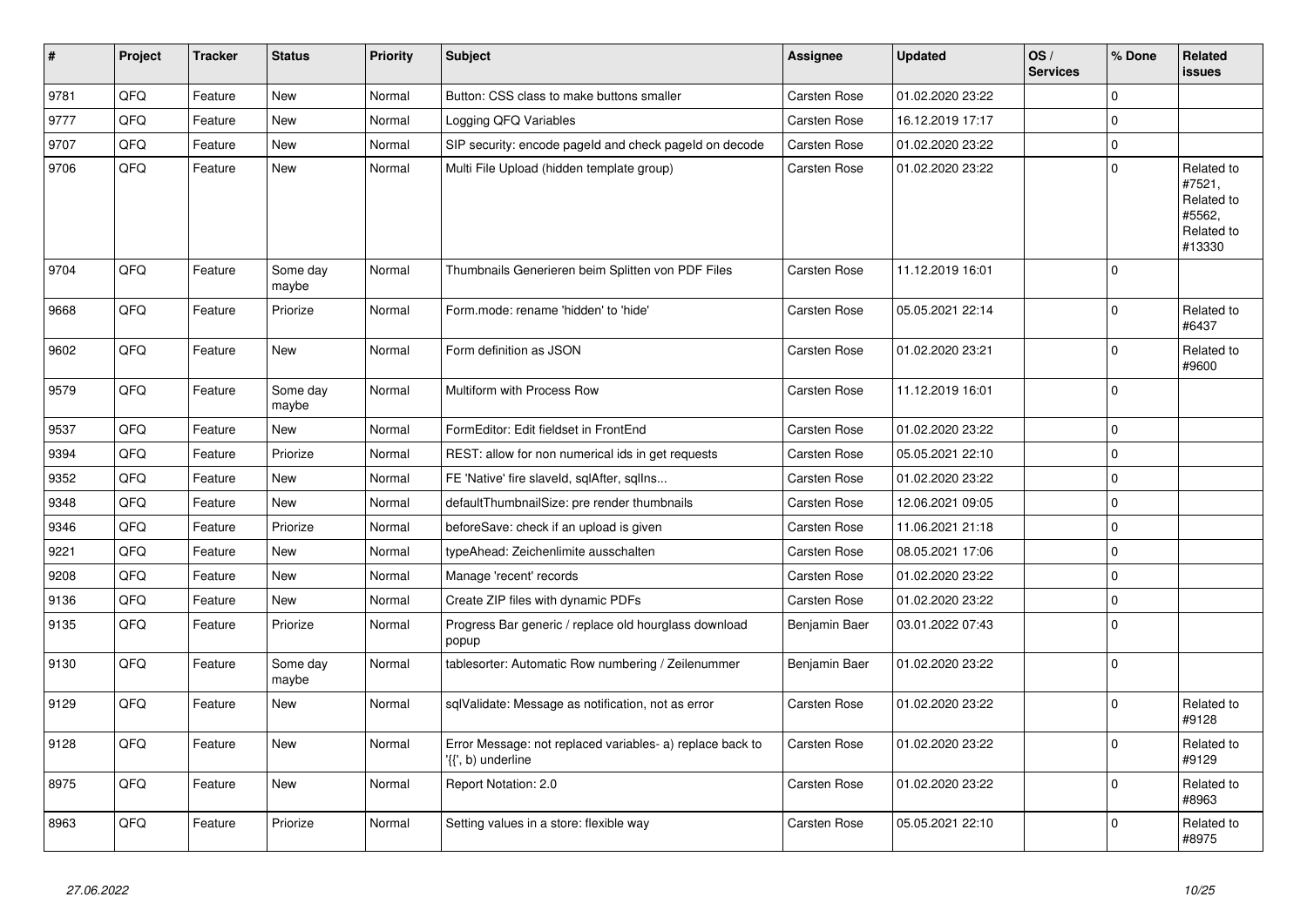| #    | Project | <b>Tracker</b> | <b>Status</b>     | <b>Priority</b> | Subject                                                                                                | Assignee      | <b>Updated</b>   | OS/<br><b>Services</b> | % Done      | Related<br>issues    |
|------|---------|----------------|-------------------|-----------------|--------------------------------------------------------------------------------------------------------|---------------|------------------|------------------------|-------------|----------------------|
| 8894 | QFQ     | Feature        | Some day<br>maybe | Normal          | Documentation Tags Usable in QFQ Application                                                           | Carsten Rose  | 11.12.2019 16:01 |                        | $\Omega$    |                      |
| 8892 | QFQ     | Feature        | Some day<br>maybe | Normal          | Display and Edit SQL Comments in Form Editor                                                           | Carsten Rose  | 11.12.2019 16:01 |                        | $\Omega$    |                      |
| 8806 | QFQ     | Feature        | New               | Normal          | SQL Function nl2br                                                                                     | Carsten Rose  | 01.02.2020 23:22 |                        | $\mathbf 0$ |                      |
| 8719 | QFQ     | Feature        | New               | Normal          | extraButtonLock: add support for 0/1                                                                   | Carsten Rose  | 01.02.2020 23:22 |                        | $\mathbf 0$ |                      |
| 8702 | QFQ     | Feature        | New               | Normal          | Load Record which is locked: missing user info                                                         | Carsten Rose  | 11.12.2019 16:16 |                        | 0           | Related to<br>#9789  |
| 8586 | QFQ     | Feature        | Some day<br>maybe | Normal          | QFQ: Enhance Error message for 'record not found'                                                      | Carsten Rose  | 16.09.2021 15:10 |                        | $\Omega$    |                      |
| 8585 | QFQ     | Feature        | Priorize          | Normal          | Enhance Error message for 'unknown form'                                                               | Carsten Rose  | 01.02.2020 10:13 |                        | $\Omega$    |                      |
| 8584 | QFQ     | Feature        | Priorize          | Normal          | FE 'Action' - never assign to Container (except Template<br>Group)                                     | Carsten Rose  | 01.02.2020 10:13 |                        | $\Omega$    |                      |
| 8522 | QFQ     | Feature        | Some day<br>maybe | Normal          | build QFQ - npm warnings                                                                               | Benjamin Baer | 01.02.2020 23:19 |                        | 50          |                      |
| 8520 | QFQ     | Feature        | Some day<br>maybe | Normal          | Bring QFQ to Composer                                                                                  | Carsten Rose  | 16.09.2021 15:10 |                        | $\Omega$    |                      |
| 8336 | QFQ     | Feature        | New               | Normal          | Form > modified > Close New: a) Optional disable popup, b)<br>custom text, c) mode on save: close stay | Carsten Rose  | 01.02.2020 23:22 |                        | 0           | Related to<br>#8335  |
| 8277 | QFQ     | Feature        | Priorize          | Normal          | fe.parameter.default=                                                                                  | Carsten Rose  | 01.02.2020 23:17 |                        | $\Omega$    | Related to<br>#8113  |
| 8217 | QFQ     | Feature        | New               | Normal          | if-elseif-else construct                                                                               | Carsten Rose  | 16.03.2021 18:41 |                        | $\mathbf 0$ | Related to<br>#10716 |
| 8187 | QFQ     | Feature        | New               | Normal          | Subrecord: enable/hide new button - make new/edit/delete<br>customizeable.                             | Carsten Rose  | 06.03.2021 18:44 |                        | $\mathbf 0$ | Related to<br>#11326 |
| 8101 | QFQ     | Feature        | Some day<br>maybe | Normal          | Password hash: support further hashing methods                                                         | Carsten Rose  | 16.09.2021 15:10 |                        | 0           |                      |
| 8089 | QFQ     | Feature        | New               | Normal          | Copy/Paste for FormElements                                                                            | Carsten Rose  | 01.02.2020 23:22 |                        | $\mathbf 0$ |                      |
| 8056 | QFQ     | Feature        | Some day<br>maybe | Normal          | Termin Organisation (Reservation)                                                                      |               | 01.02.2020 23:19 |                        | $\Omega$    | Related to<br>#8658  |
| 8044 | QFQ     | Feature        | Priorize          | Normal          | Transaction: a) Form, b) Report                                                                        | Carsten Rose  | 05.05.2021 22:14 |                        | $\Omega$    | Related to<br>#8043  |
| 8034 | QFQ     | Feature        | Priorize          | Normal          | FormElement 'data': 22.22.2222 should not be accepted                                                  | Carsten Rose  | 01.02.2020 10:13 |                        | 0           |                      |
| 7965 | QFQ     | Feature        | Priorize          | Normal          | Input type 'text' with visual format - currency                                                        | Benjamin Baer | 03.01.2022 07:45 |                        | 0           |                      |
| 7924 | QFQ     | Feature        | New               | Normal          | Radio/Checkbox with Tooltip                                                                            | Carsten Rose  | 01.02.2020 23:22 |                        | 0           |                      |
| 7921 | QFQ     | Feature        | Some day<br>maybe | Normal          | Rest API Export: URL kuerzer machen                                                                    |               | 01.02.2020 23:19 |                        | 0           |                      |
| 7920 | QFG     | Feature        | New               | Normal          | FE: Syntax Highlight, Zeinlenumbruch                                                                   | Carsten Rose  | 01.02.2020 10:03 |                        | $\pmb{0}$   |                      |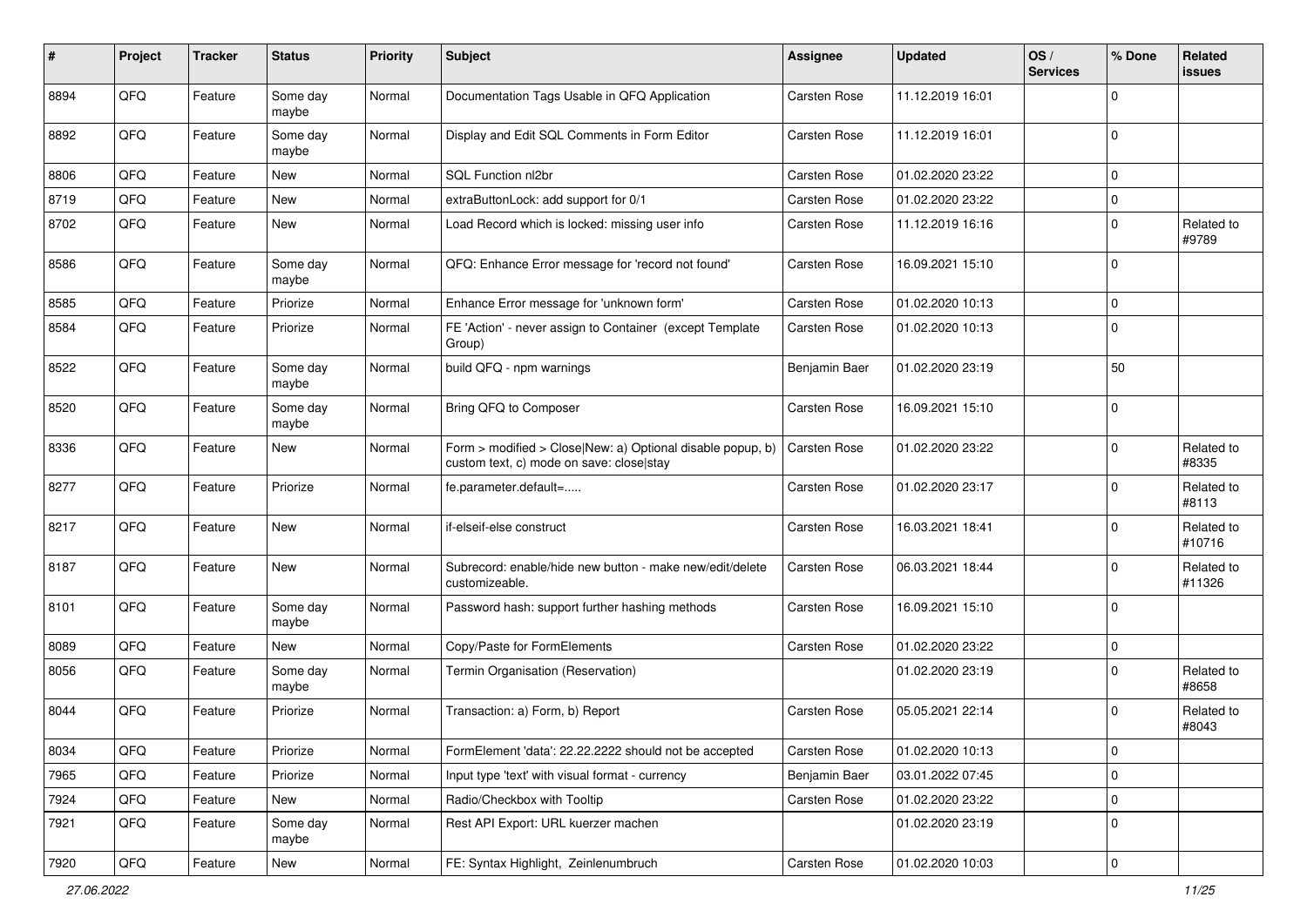| #    | Project | <b>Tracker</b> | <b>Status</b>     | <b>Priority</b> | <b>Subject</b>                                                          | <b>Assignee</b>     | <b>Updated</b>   | OS/<br><b>Services</b> | % Done      | Related<br><b>issues</b>                                               |
|------|---------|----------------|-------------------|-----------------|-------------------------------------------------------------------------|---------------------|------------------|------------------------|-------------|------------------------------------------------------------------------|
| 7812 | QFQ     | Feature        | <b>New</b>        | Normal          | FE 'Subrecord' - new option 'subrecordShowFilter',<br>'subrecordPaging' | <b>Carsten Rose</b> | 01.02.2020 23:22 |                        | $\Omega$    |                                                                        |
| 7732 | QFQ     | Feature        | Some dav<br>maybe | Normal          | Javascript: Lazy Loading der add on libs                                | Benjamin Baer       | 08.06.2022 10:38 |                        | $\Omega$    | Related to<br>#12611,<br>Related to<br>#12490,<br>Related to<br>#10013 |
| 7730 | QFQ     | Feature        | Priorize          | Normal          | SELECT Box: title in between                                            | Benjamin Baer       | 01.02.2020 23:22 |                        | $\mathbf 0$ |                                                                        |
| 7683 | QFQ     | Feature        | <b>New</b>        | Normal          | Special column names in '{{ SELECT  AS _link }}' should<br>be detected  | Carsten Rose        | 01.02.2020 23:21 |                        | $\mathbf 0$ |                                                                        |
| 7681 | QFQ     | Feature        | New               | Normal          | Optional switch off 'check for modified record'                         | Carsten Rose        | 01.02.2020 23:21 |                        | $\mathbf 0$ |                                                                        |
| 7660 | QFQ     | Feature        | <b>New</b>        | Normal          | IMAP: import mails to DB, move / delete mails                           | Carsten Rose        | 01.02.2020 09:52 |                        | $\mathbf 0$ |                                                                        |
| 7630 | QFQ     | Feature        | Priorize          | Normal          | detailed error message for simple upload                                | <b>Carsten Rose</b> | 01.02.2020 10:13 |                        | $\mathbf 0$ |                                                                        |
| 7522 | QFQ     | Feature        | Priorize          | Normal          | Inserting default index.html to folder (Avoid Apache<br>Indexing)       | <b>Carsten Rose</b> | 01.02.2020 10:13 |                        | $\mathbf 0$ |                                                                        |
| 7521 | QFQ     | Feature        | <b>New</b>        | Normal          | TemplateGroup: fe.type=upload                                           | <b>Carsten Rose</b> | 01.02.2020 23:21 |                        | $\mathbf 0$ | Related to<br>#9706                                                    |
| 7520 | QFQ     | Feature        | <b>New</b>        | Normal          | QR Code:  AS _qr ( AS _link)                                            | <b>Carsten Rose</b> | 01.02.2020 23:22 |                        | $\mathbf 0$ |                                                                        |
| 7519 | QFQ     | Feature        | <b>New</b>        | Normal          | Select: Multi                                                           | Carsten Rose        | 01.02.2020 23:22 |                        | $\Omega$    |                                                                        |
| 7481 | QFQ     | Feature        | New               | Normal          | Detect 'BaseUrl' automatically                                          | Carsten Rose        | 01.02.2020 23:21 |                        | $\pmb{0}$   |                                                                        |
| 7480 | QFQ     | Feature        | New               | Normal          | Record History (Undo / Redo)                                            | Carsten Rose        | 11.12.2019 16:16 |                        | $\Omega$    | Related to<br>#2361                                                    |
| 7453 | QFQ     | Feature        | Some day<br>maybe | Normal          | import / export forms QFQ                                               | <b>Carsten Rose</b> | 16.09.2021 15:10 |                        | $\mathbf 0$ |                                                                        |
| 7452 | QFQ     | Feature        | Some day<br>maybe | Normal          | automate deployment new QFQ version                                     | <b>Carsten Rose</b> | 16.09.2021 15:10 |                        | $\mathbf 0$ |                                                                        |
| 7342 | QFQ     | Feature        | <b>New</b>        | Normal          | add content $=$ hide this                                               | Carsten Rose        | 01.02.2020 23:21 |                        | $\pmb{0}$   |                                                                        |
| 7336 | QFQ     | Feature        | Some day<br>maybe | Normal          | PDF Upload: disallow PDFs with specific Meta information                | <b>Carsten Rose</b> | 11.12.2019 16:01 |                        | $\Omega$    |                                                                        |
| 7290 | QFQ     | Feature        | Priorize          | Normal          | FormEditor: title as textarea if LEN(title)>60                          | Carsten Rose        | 01.02.2020 10:13 |                        | $\mathbf 0$ | Blocked by<br>#7682                                                    |
| 7280 | QFQ     | Feature        | <b>New</b>        | Normal          | recently used table                                                     | Carsten Rose        | 01.02.2020 23:21 |                        | $\mathbf 0$ |                                                                        |
| 7278 | QFQ     | Feature        | Some day<br>maybe | Normal          | Form: Wert vordefinieren der immer gesetzt wird                         |                     | 02.05.2021 09:27 |                        | $\mathbf 0$ |                                                                        |
| 7239 | QFQ     | Feature        | New               | Normal          | TinyMCE: html tag whitelist                                             | Carsten Rose        | 01.02.2020 23:21 |                        | $\Omega$    | Related to<br>#14320                                                   |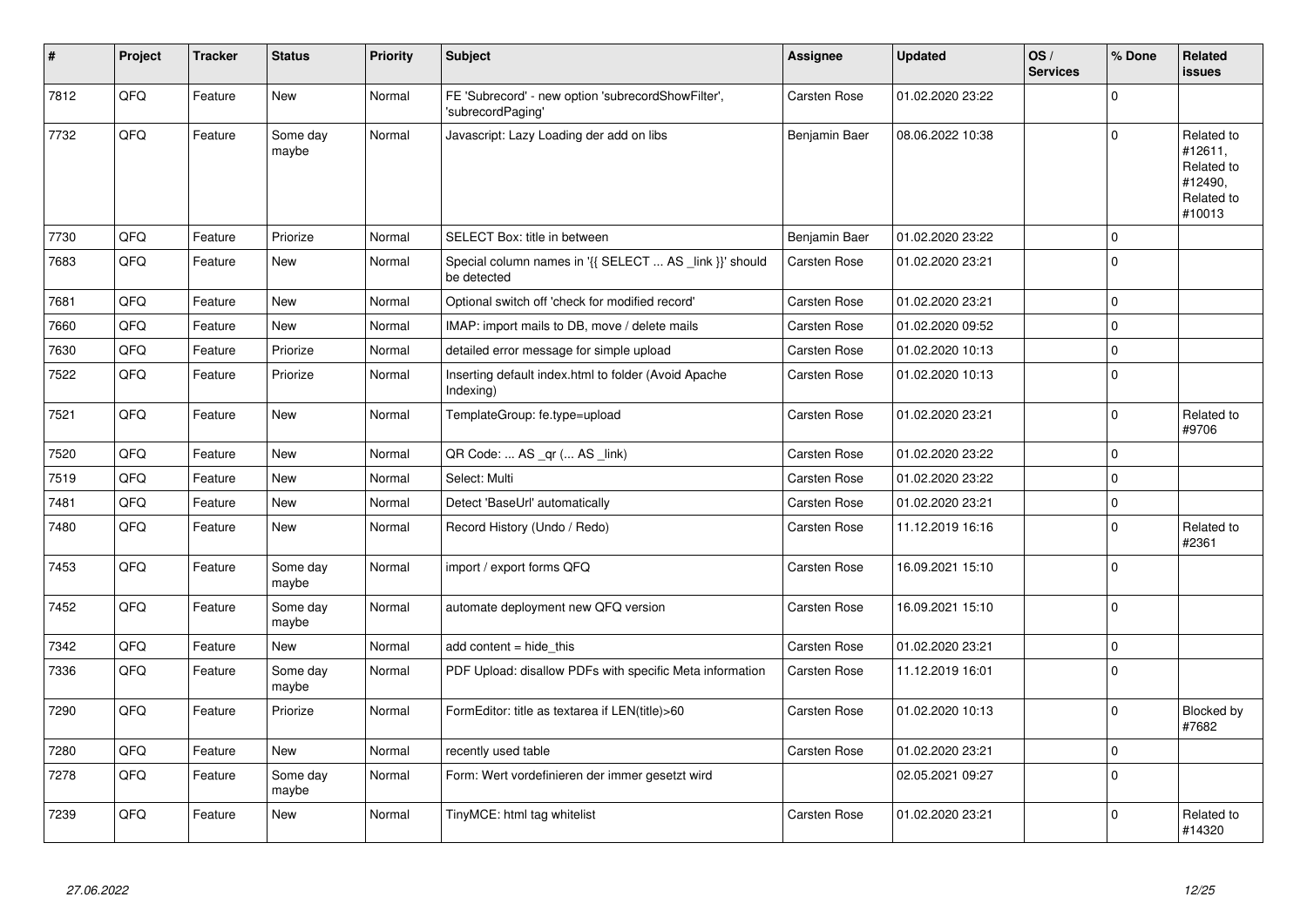| #    | Project | <b>Tracker</b> | <b>Status</b>     | <b>Priority</b> | Subject                                                                                                                    | Assignee      | <b>Updated</b>   | OS/<br><b>Services</b> | % Done      | Related<br>issues      |
|------|---------|----------------|-------------------|-----------------|----------------------------------------------------------------------------------------------------------------------------|---------------|------------------|------------------------|-------------|------------------------|
| 7229 | QFQ     | Feature        | Some day<br>maybe | Normal          | New FormElement.type: Button                                                                                               |               | 01.02.2021 12:32 |                        | $\mathbf 0$ |                        |
| 7217 | QFQ     | Feature        | Priorize          | Normal          | Download: notice User if `_sip=?` is missing                                                                               | Carsten Rose  | 01.02.2020 10:13 |                        | $\mathbf 0$ |                        |
| 7175 | QFQ     | Feature        | New               | Normal          | Upload: md5 hash as filename                                                                                               | Carsten Rose  | 01.02.2020 23:21 |                        | 0           |                        |
| 7119 | QFQ     | Feature        | New               | Normal          | Upload: scaleDownWidth, scaleDownHeight                                                                                    | Carsten Rose  | 01.02.2020 23:21 |                        | $\mathbf 0$ |                        |
| 7109 | QFQ     | Feature        | New               | Normal          | Dynamic Updates: row/element hide                                                                                          | Carsten Rose  | 01.02.2020 23:22 |                        | $\mathbf 0$ | Has duplicate<br>#4081 |
| 7108 | QFQ     | Feature        | Some day<br>maybe | Normal          | QFQ Wrap Elements                                                                                                          |               | 11.12.2019 16:01 |                        | $\Omega$    |                        |
| 7107 | QFQ     | Feature        | Some day<br>maybe | Normal          | Showcase Registration Tool: Anmeldung / Administration :<br>Liste Anmeldungen / Emaileinaldung                             | Carsten Rose  | 11.12.2019 16:01 |                        | $\Omega$    |                        |
| 7106 | QFQ     | Feature        | Some day<br>maybe | Normal          | Beispiel Nummerierung von Rows in Report                                                                                   |               | 11.12.2019 16:01 |                        | 0           |                        |
| 7105 | QFQ     | Feature        | Some day<br>maybe | Normal          | Beispiel wie man in einer zweiten Tabelle speichert.                                                                       |               | 11.12.2019 16:01 |                        | 0           |                        |
| 7104 | QFQ     | Feature        | Some day<br>maybe | Normal          | Manual: hint about escaping if '\r' appears in mail body                                                                   |               | 11.12.2019 16:01 |                        | $\Omega$    |                        |
| 7102 | QFQ     | Feature        | New               | Normal          | Comment sign in report: '#' and '--'                                                                                       | Carsten Rose  | 01.02.2020 23:21 |                        | 0           |                        |
| 7100 | QFQ     | Feature        | Some day<br>maybe | Normal          | Download: log access, max downloads, time limit                                                                            |               | 01.02.2020 23:19 |                        | $\Omega$    |                        |
| 7099 | QFQ     | Feature        | New               | Normal          | Redesign FormEditor                                                                                                        | Carsten Rose  | 01.02.2020 23:21 |                        | 0           |                        |
| 6998 | QFQ     | Feature        | Priorize          | Normal          | Form: with debug=on show column information as tooltip of<br>column label                                                  | Carsten Rose  | 01.02.2020 10:13 |                        | $\Omega$    |                        |
| 6992 | QFQ     | Feature        | Some day<br>maybe | Normal          | DB exception: Syntax Highlight                                                                                             |               | 11.12.2019 16:01 |                        | $\mathbf 0$ | Related to<br>#5450    |
| 6972 | QFQ     | Feature        | Some day<br>maybe | Normal          | Fabric Clipboard / cross browser tab                                                                                       | Benjamin Baer | 01.02.2020 23:21 |                        | $\mathbf 0$ |                        |
| 6970 | QFQ     | Feature        | Some day<br>maybe | Normal          | tablesorter: default fuer 'sortReset' aendern von 'Ctrl' zu 'Alt'                                                          | Benjamin Baer | 01.02.2020 23:21 |                        | $\Omega$    |                        |
| 6870 | QFQ     | Feature        | Priorize          | Normal          | Click on '_link' triggers an API call                                                                                      | Benjamin Baer | 03.01.2022 08:25 |                        | $\Omega$    |                        |
| 6855 | QFQ     | Feature        | New               | Normal          | With {{feUser:U}}!={{feUser:T}}: Save / Delete: only possible<br>with {{feUserSave:U}}='yes' and '{{feUserDelete:U}}='yes' | Carsten Rose  | 01.02.2020 23:21 |                        | $\mathbf 0$ |                        |
| 6801 | QFQ     | Feature        | Priorize          | Normal          | Fabric: Maximize / FullIscreen                                                                                             | Benjamin Baer | 21.03.2022 09:56 |                        | 0           |                        |
| 6765 | QFQ     | Feature        | New               | Normal          | Moeglichkeit via QFQ eigene Logs zu schreiben                                                                              | Carsten Rose  | 01.02.2020 23:21 |                        | 0           |                        |
| 6723 | QFQ     | Feature        | New               | Normal          | Report QFQ Installation and Version                                                                                        | Carsten Rose  | 12.06.2021 09:07 |                        | 0           |                        |
| 6715 | QFQ     | Feature        | Some day<br>maybe | Normal          | Code-Refactoring: dbArray vereinheitlichen                                                                                 | Carsten Rose  | 11.12.2019 16:02 |                        | 0           |                        |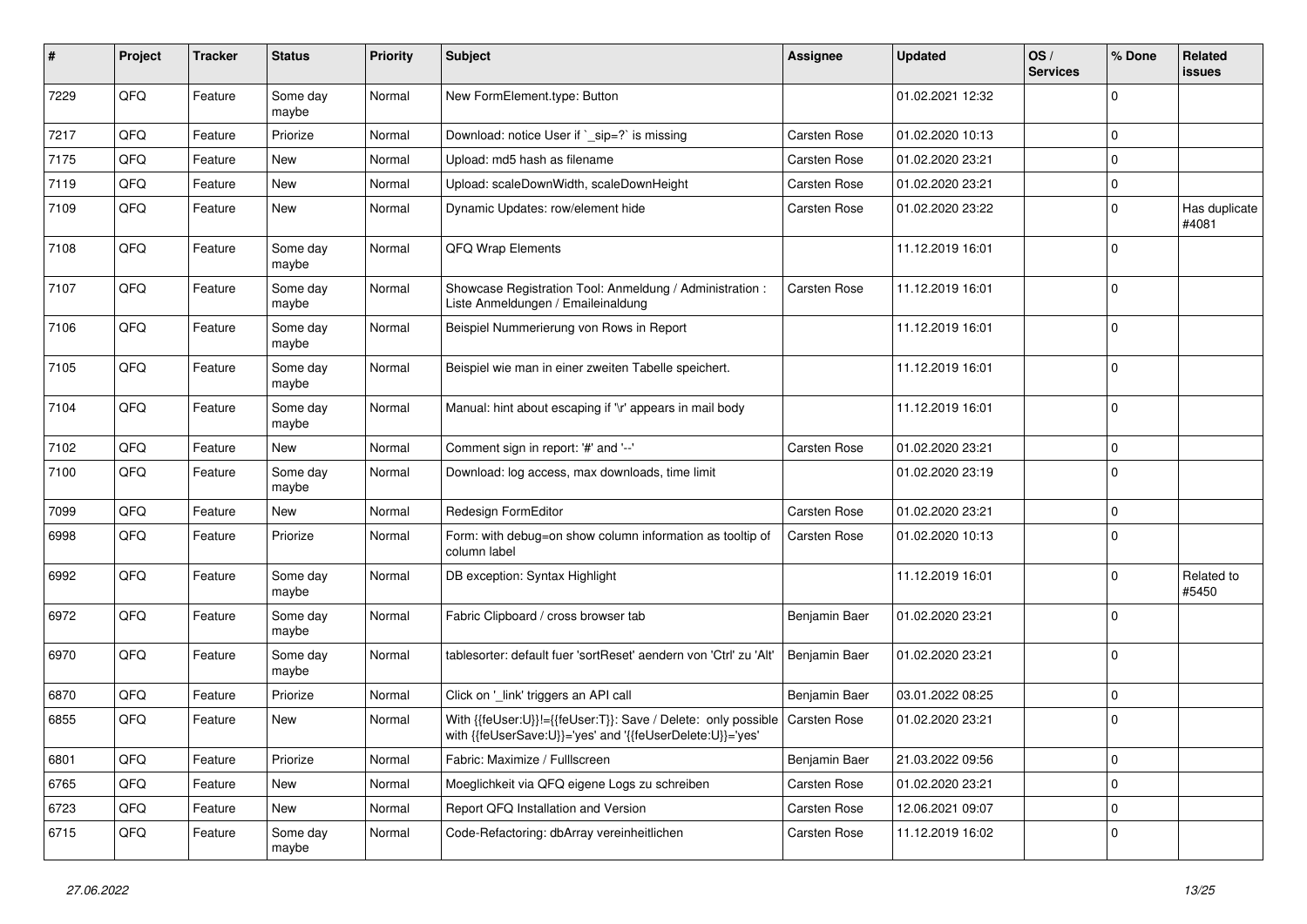| $\sharp$ | Project | <b>Tracker</b> | <b>Status</b>     | <b>Priority</b> | Subject                                                                                               | <b>Assignee</b>     | <b>Updated</b>   | OS/<br><b>Services</b> | % Done      | Related<br>issues                                  |
|----------|---------|----------------|-------------------|-----------------|-------------------------------------------------------------------------------------------------------|---------------------|------------------|------------------------|-------------|----------------------------------------------------|
| 6704     | QFQ     | Feature        | Some day<br>maybe | Normal          | Upload Mode: Bilder in Notizen rechts sollen aktuellen<br>Upload repräsentieren.                      |                     | 01.02.2020 23:19 |                        | $\mathbf 0$ | Related to<br>#3264                                |
| 6609     | QFQ     | Feature        | New               | Normal          | Formlet: JSON API erweitern                                                                           | Carsten Rose        | 01.02.2020 23:21 |                        | 50          |                                                    |
| 6602     | QFQ     | Feature        | New               | Normal          | Formlet: in Report auf Mausklick ein mini-form oeffnen                                                | Carsten Rose        | 11.12.2019 16:16 |                        | $\mathbf 0$ |                                                    |
| 6594     | QFQ     | Feature        | <b>New</b>        | Normal          | Excel: on download, check if there is a valid sip                                                     | Carsten Rose        | 01.02.2020 23:21 |                        | $\mathbf 0$ |                                                    |
| 6515     | QFQ     | Feature        | Some day<br>maybe | Normal          | Formular: Felder dynamisch ein/ausblenden                                                             |                     | 11.12.2019 16:02 |                        | $\mathbf 0$ |                                                    |
| 6437     | QFQ     | Feature        | New               | Normal          | Neuer Mode Button bei FormElementen                                                                   | Carsten Rose        | 01.02.2020 23:21 |                        | $\Omega$    | Related to<br>#9668.<br><b>Blocked by</b><br>#9678 |
| 6299     | QFQ     | Feature        | Some day<br>maybe | Normal          | Attack detection: log table with invalid SIP access                                                   |                     | 11.12.2019 16:02 |                        | $\mathbf 0$ | Related to<br>#3947                                |
| 6292     | QFQ     | Feature        | New               | Normal          | Download: File speichern mit Hash aber original Filename in<br>der Datenbank vermerken fuer Downloads | <b>Carsten Rose</b> | 01.02.2020 23:21 |                        | $\mathbf 0$ |                                                    |
| 6289     | QFQ     | Feature        | <b>New</b>        | Normal          | Form: Log                                                                                             | Carsten Rose        | 01.02.2020 23:21 |                        | $\mathbf 0$ |                                                    |
| 6288     | QFQ     | Feature        | Some day<br>maybe | Normal          | Best Practice: Erklaeren wie man ein Formular ganz in<br>'weiss' erstellen kann                       |                     | 11.12.2019 16:02 |                        | $\mathbf 0$ |                                                    |
| 6261     | QFQ     | Feature        | New               | Normal          | <b>Persistent SIP</b>                                                                                 | Carsten Rose        | 12.06.2021 09:07 |                        | $\mathbf 0$ | Related to<br>#10819                               |
| 6250     | QFQ     | Feature        | In Progress       | Normal          | Enhance layout: a) Subrecord, b) Subrecord-Title                                                      | Carsten Rose        | 01.02.2020 23:22 |                        | $\mathbf 0$ | Related to<br>#5391                                |
| 6224     | QFQ     | Feature        | Priorize          | Normal          | Dynamic update: fade in/out fields                                                                    | Benjamin Baer       | 21.03.2022 09:50 |                        | $\mathbf 0$ |                                                    |
| 6084     | QFQ     | Feature        | Some day<br>maybe | Normal          | New escape type: 'D' - convert date                                                                   |                     | 01.02.2020 23:19 |                        | $\mathbf 0$ |                                                    |
| 6083     | QFQ     | Feature        | Some day<br>maybe | Normal          | Dynamic Update: Value Check via SQL                                                                   |                     | 11.12.2019 16:02 |                        | $\mathbf 0$ |                                                    |
| 5983     | QFQ     | Feature        | Some day<br>maybe | Normal          | Form Submit (save & update): normalize date/-time FE                                                  | Carsten Rose        | 01.02.2020 23:19 |                        | $\mathbf 0$ |                                                    |
| 5942     | QFQ     | Feature        | Priorize          | Normal          | 'L' and 'type': append to links, generate via '_link' by using<br>'u:' .                              | Carsten Rose        | 01.02.2020 10:13 |                        | $\mathbf 0$ |                                                    |
| 5923     | QFQ     | Feature        | Some day<br>maybe | Normal          | fillStoreSystemBySqlLate                                                                              |                     | 01.02.2020 23:19 |                        | $\mathbf 0$ |                                                    |
| 5895     | QFQ     | Feature        | Some day<br>maybe | Normal          | Tutorial: List of all QFQ Features                                                                    |                     | 01.02.2020 23:19 |                        | $\mathbf 0$ |                                                    |
| 5894     | QFQ     | Feature        | Feedback          | Normal          | Typeahead in Report: show/hide rows dynamically                                                       | Carsten Rose        | 18.02.2022 08:50 |                        | $\Omega$    | Related to<br>#5893,<br>Related to<br>#5885        |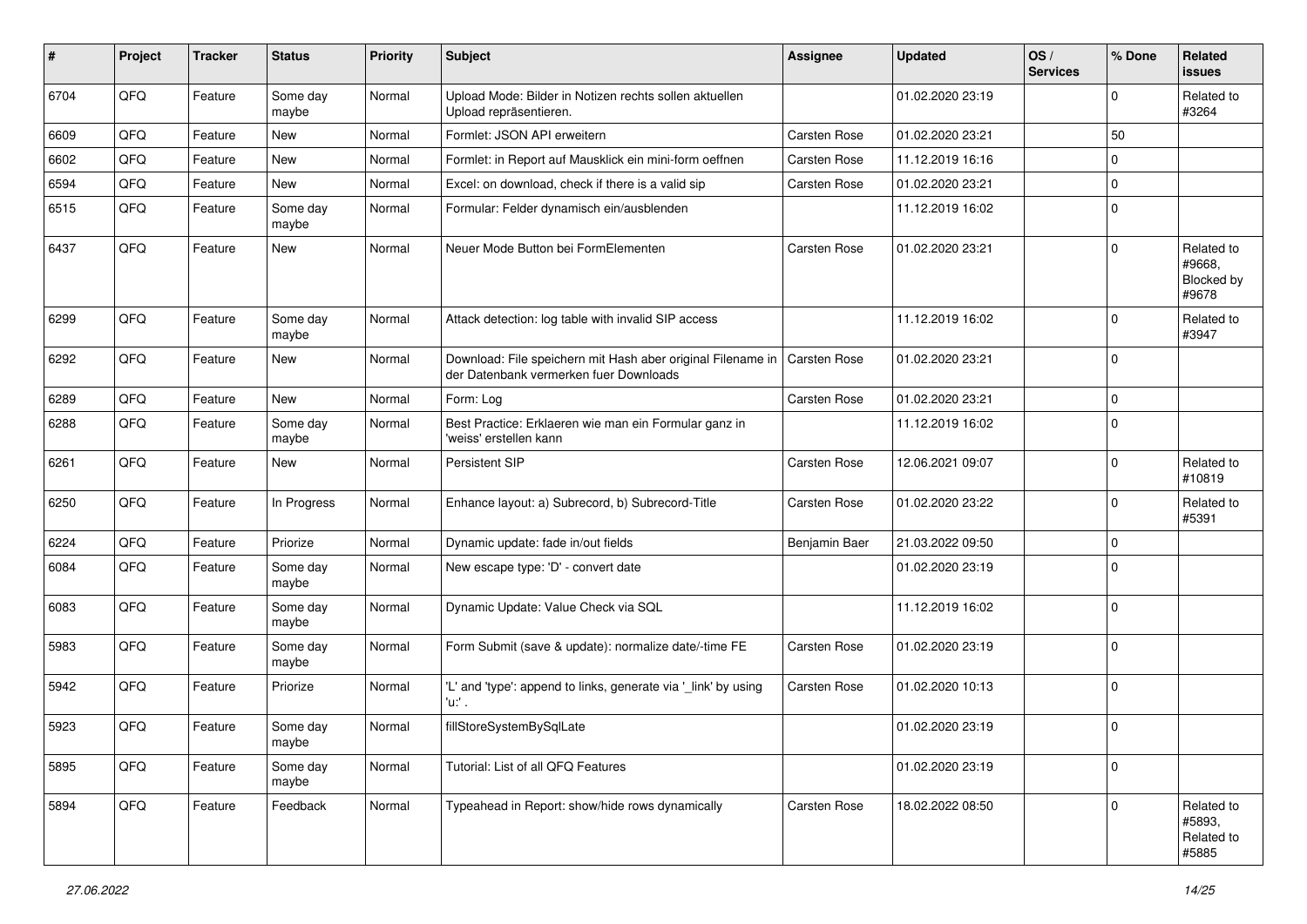| $\#$ | Project | <b>Tracker</b> | <b>Status</b>     | <b>Priority</b> | <b>Subject</b>                                                                                     | Assignee      | <b>Updated</b>   | OS/<br><b>Services</b> | % Done      | Related<br><b>issues</b>                    |
|------|---------|----------------|-------------------|-----------------|----------------------------------------------------------------------------------------------------|---------------|------------------|------------------------|-------------|---------------------------------------------|
| 5893 | QFQ     | Feature        | Some day<br>maybe | Normal          | Edit on double-click                                                                               |               | 01.02.2020 23:19 |                        | $\mathbf 0$ | Related to<br>#5894                         |
| 5892 | QFQ     | Feature        | Some day<br>maybe | Normal          | QFQ should use T3 API to manipulate FE GROUP<br>membership                                         |               | 01.02.2020 23:20 |                        | $\mathbf 0$ |                                             |
| 5852 | QFQ     | Feature        | Some day<br>maybe | Normal          | Logging: mail.log / sql.log - im FE anzeigen und via AJAX<br>aktualisieren                         | Carsten Rose  | 01.02.2020 23:19 |                        | $\Omega$    | Related to<br>#5885                         |
| 5851 | QFQ     | Feature        | Some day<br>maybe | Normal          | Queue System implementieren: MQTT, RabbitMQ                                                        |               | 01.02.2020 23:20 |                        | $\mathbf 0$ | Related to<br>#5715                         |
| 5850 | QFQ     | Feature        | Some day<br>maybe | Normal          | Deployment: In QFQ Doc best practice fuer zeitgemaesses<br>Deployment beschreiben                  |               | 01.02.2020 23:20 |                        | $\mathbf 0$ |                                             |
| 5805 | QFQ     | Feature        | Some day<br>maybe | Normal          | TypeAHead SQL value instead of key stored                                                          |               | 01.02.2020 23:19 |                        | $\mathbf 0$ | Related to<br>#5444                         |
| 5783 | QFQ     | Feature        | Some day<br>maybe | Normal          | <b>BPMN View/Edit</b>                                                                              |               | 11.12.2019 16:02 |                        | $\Omega$    |                                             |
| 5782 | QFQ     | Feature        | New               | Normal          | NextCloud API                                                                                      | Carsten Rose  | 01.02.2020 10:02 |                        | $\mathbf 0$ |                                             |
| 5695 | QFQ     | Feature        | In Progress       | Normal          | Multiform                                                                                          | Carsten Rose  | 02.01.2021 18:38 |                        | $\mathbf 0$ |                                             |
| 5665 | QFQ     | Feature        | Some day<br>maybe | Normal          | Versuch das '{{!' nicht mehr noetig ist.                                                           | Carsten Rose  | 01.02.2020 23:20 |                        | $\Omega$    | Related to<br>#7432,<br>Related to<br>#7434 |
| 5579 | QFQ     | Feature        | Some day<br>maybe | Normal          | Enhance Doc / Presentation: variable type 'link column type'                                       | Carsten Rose  | 01.02.2020 23:19 |                        | $\mathbf 0$ |                                             |
| 5562 | QFQ     | Feature        | Priorize          | Normal          | Drag'n'Drop fuer Uploads                                                                           | Benjamin Baer | 21.03.2022 09:52 |                        | $\Omega$    | Related to<br>#9706                         |
| 5548 | QFQ     | Feature        | Some day<br>maybe | Normal          | 801 Textfiles/Scriptfiles als Thumbnail                                                            | Carsten Rose  | 07.03.2022 16:26 |                        | $\mathbf 0$ |                                             |
| 5480 | QFQ     | Feature        | Some day<br>maybe | Normal          | QFQ: Dokumentation mit Screenshots versehen                                                        | Carsten Rose  | 01.02.2020 23:20 |                        | $\mathbf 0$ | Related to<br>#9879                         |
| 5455 | QFQ     | Feature        | Some day<br>maybe | Normal          | Mail Redirects grld abhaengig                                                                      |               | 01.02.2020 23:20 |                        | $\mathbf 0$ |                                             |
| 5452 | QFQ     | Feature        | Some day<br>maybe | Normal          | Thumbnails from PDF: bad quality                                                                   |               | 01.02.2020 23:20 |                        | $\mathbf 0$ |                                             |
| 5428 | QFQ     | Feature        | Some day<br>maybe | Normal          | secure thumbnail: late render on access.                                                           | Carsten Rose  | 01.02.2020 23:20 |                        | $\mathbf 0$ |                                             |
| 5389 | QFQ     | Feature        | Some day<br>maybe | Normal          | QFQ Design: Multline label / note                                                                  | Benjamin Baer | 01.02.2020 23:19 |                        | $\mathbf 0$ |                                             |
| 5366 | QFQ     | Feature        | Priorize          | Normal          | Saving with keyboard shortcuts                                                                     | Benjamin Baer | 21.03.2022 09:47 |                        | $\mathbf 0$ |                                             |
| 5345 | QFQ     | Feature        | New               | Normal          | Report: UPDATE / INSERT / DELETE statements should<br>trigger subqueries, depending on the result. | Carsten Rose  | 27.05.2020 16:11 |                        | 0           |                                             |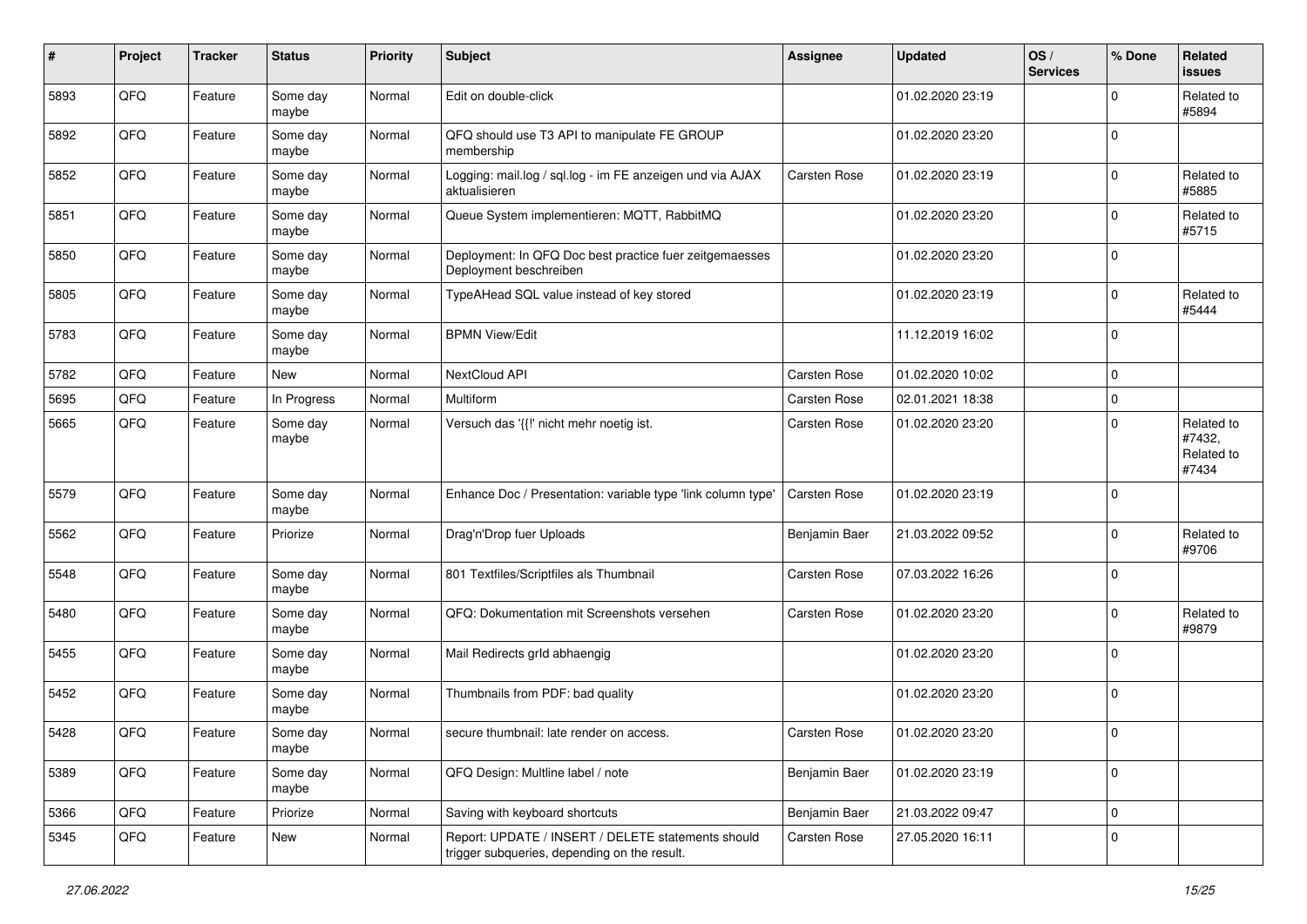| $\pmb{\sharp}$ | Project | <b>Tracker</b> | <b>Status</b>     | <b>Priority</b> | <b>Subject</b>                                                                                                                                                | <b>Assignee</b> | <b>Updated</b>   | OS/<br><b>Services</b> | % Done      | Related<br><b>issues</b> |
|----------------|---------|----------------|-------------------|-----------------|---------------------------------------------------------------------------------------------------------------------------------------------------------------|-----------------|------------------|------------------------|-------------|--------------------------|
| 5342           | QFQ     | Feature        | Some day<br>maybe | Normal          | link - with HTML Attributes                                                                                                                                   |                 | 01.02.2020 23:20 |                        | $\Omega$    | Related to<br>#14077     |
| 5160           | QFQ     | Feature        | Some day<br>maybe | Normal          | QFQ collaborative / together.js, ShareJS, y-js, collaborative,                                                                                                |                 | 11.12.2019 16:02 |                        | $\Omega$    |                          |
| 5132           | QFQ     | Feature        | Some day<br>maybe | Normal          | Error Message sendmail missing attachment: more details                                                                                                       | Carsten Rose    | 01.02.2020 23:19 |                        | $\Omega$    |                          |
| 5131           | QFQ     | Feature        | New               | Normal          | Activate Spin Gear ('wait/busy' indicator) via LINK attribute                                                                                                 | Carsten Rose    | 01.02.2020 23:21 |                        | $\mathbf 0$ |                          |
| 5129           | QFQ     | Feature        | Some day<br>maybe | Normal          | Reports: SQL fuer x Achse und y Achse                                                                                                                         |                 | 11.12.2019 16:02 |                        | $\Omega$    |                          |
| 5024           | QFQ     | Feature        | Some day<br>maybe | Normal          | Fabric: Generate PDF with edits                                                                                                                               | Benjamin Baer   | 01.02.2020 23:20 |                        | $\mathbf 0$ | Related to<br>#10704     |
| 4974           | QFQ     | Feature        | Some day<br>maybe | Normal          | Long polling - inform all listening clients of changes                                                                                                        |                 | 11.12.2019 16:02 |                        | $\Omega$    |                          |
| 4956           | QFQ     | Feature        | Some day<br>maybe | Normal          | Sendmail: Benutzerdefinierte Headers                                                                                                                          | Carsten Rose    | 11.12.2019 16:02 |                        | $\Omega$    |                          |
| 4872           | QFQ     | Feature        | Some day<br>maybe | Normal          | Fields of Typo3 page available in STORE TYPO3                                                                                                                 | Carsten Rose    | 01.02.2020 23:19 |                        | $\mathbf 0$ |                          |
| 4869           | QFQ     | Feature        | Some day<br>maybe | Normal          | Dynamic Update (show, hide, readonly?, required?) for<br><b>Template Group Elements</b>                                                                       | Carsten Rose    | 01.02.2020 23:19 |                        | $\Omega$    | Related to<br>#4865      |
| 4839           | QFQ     | Feature        | Some day<br>maybe | Normal          | gfg-handle in <head> Abschnitt</head>                                                                                                                         | Carsten Rose    | 11.12.2019 16:02 |                        | $\Omega$    |                          |
| 4816           | QFQ     | Feature        | Some day<br>maybe | Normal          | Templates for QFQ Reports (Tables, Radios, )                                                                                                                  |                 | 01.02.2020 23:20 |                        | $\mathbf 0$ |                          |
| 4757           | QFQ     | Feature        | Some day<br>maybe | Normal          | Test subrecord: download links ok? Links ok?                                                                                                                  | Carsten Rose    | 01.02.2020 23:20 |                        | $\Omega$    |                          |
| 4719           | QFQ     | Feature        | Some day<br>maybe | Normal          | Custom Message in Client in case of 'Browser tab close,<br>modification will be lost'                                                                         |                 | 01.02.2020 23:20 |                        | $\Omega$    |                          |
| 4652           | QFQ     | Feature        | Some day<br>maybe | Normal          | UZH CD: Weiterleitung auf benutzerdefinierte 403/404 Seite                                                                                                    | Carsten Rose    | 01.02.2020 23:20 |                        | $\mathbf 0$ |                          |
| 4650           | QFQ     | Feature        | Some day<br>maybe | Normal          | Convert html to doc/rtf                                                                                                                                       | Carsten Rose    | 01.02.2020 23:20 |                        | $\mathbf 0$ | Related to<br>#10704     |
| 4640           | QFQ     | Feature        | Some day<br>maybe | Normal          | Rename System Forms                                                                                                                                           |                 | 01.02.2020 23:20 |                        | $\mathbf 0$ |                          |
| 4627           | QFQ     | Feature        | Some day<br>maybe | Normal          | dbupdate: all tables - check 'create', 'modified' if it is<br>possible to change to default 'CURRENT_TIMESTAMP' and<br>modified 'ON UPDATE CURRENT_TIMESTAMP' |                 | 01.02.2020 23:20 |                        | $\Omega$    |                          |
| 4626           | QFQ     | Feature        | Some day<br>maybe | Normal          | Mobile View: 'classBody=qfq-form-right' makes no sense                                                                                                        |                 | 01.02.2020 23:20 |                        | $\Omega$    |                          |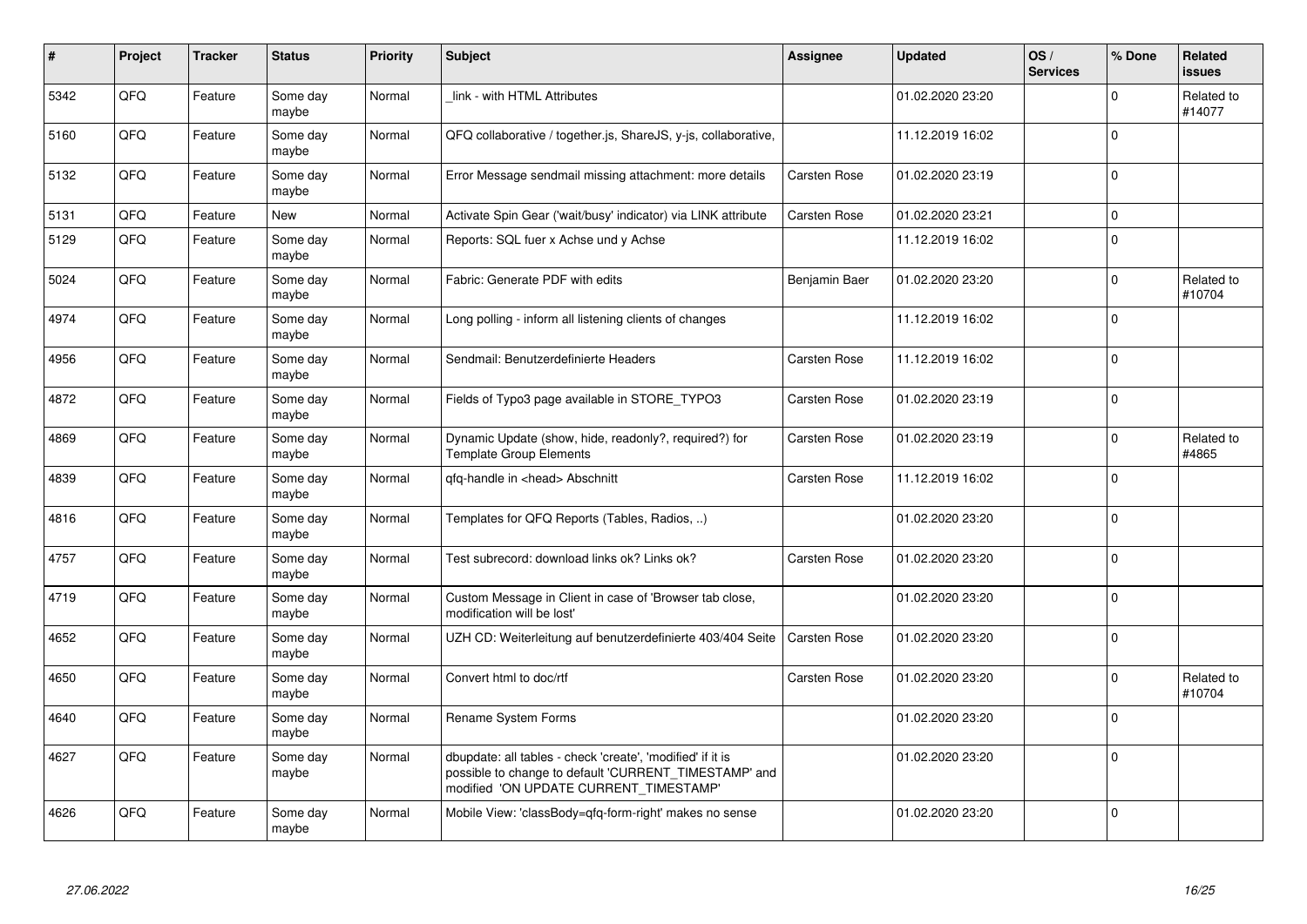| #    | Project | <b>Tracker</b> | <b>Status</b>     | <b>Priority</b> | <b>Subject</b>                                                                                                                     | <b>Assignee</b> | <b>Updated</b>   | OS/<br><b>Services</b> | % Done      | Related<br>issues                           |
|------|---------|----------------|-------------------|-----------------|------------------------------------------------------------------------------------------------------------------------------------|-----------------|------------------|------------------------|-------------|---------------------------------------------|
| 4606 | QFQ     | Feature        | Some day<br>maybe | Normal          | link: qualifier to render bootstrap button                                                                                         | Carsten Rose    | 01.02.2020 23:19 |                        | $\Omega$    |                                             |
| 4551 | QFQ     | Feature        | Some day<br>maybe | Normal          | Set 'pills' via dynamicUpdate to show/hide/disabled                                                                                |                 | 01.02.2020 23:20 |                        | 0           | Related to<br>#3752                         |
| 4536 | QFQ     | Feature        | Some day<br>maybe | Normal          | FE upload: problem with delete if mutliple uploads an<br>FE.name="                                                                 |                 | 01.02.2020 23:20 |                        | $\Omega$    |                                             |
| 4446 | QFQ     | Feature        | Some day<br>maybe | Normal          | New FE get same feldContainerId as last modifed FE                                                                                 |                 | 01.02.2020 23:20 |                        | $\Omega$    |                                             |
| 4445 | QFQ     | Feature        | Some day<br>maybe | Normal          | template group: Option to simulate fieldset                                                                                        |                 | 28.06.2021 14:11 |                        | $\mathbf 0$ |                                             |
| 4444 | QFQ     | Feature        | Some day<br>maybe | Normal          | FE.type=upload: detect mime type                                                                                                   |                 | 11.12.2019 16:02 |                        | $\pmb{0}$   | Related to<br>#4303                         |
| 4443 | QFQ     | Feature        | Some day<br>maybe | Normal          | Form: multiple secondary tables                                                                                                    |                 | 01.02.2020 23:20 |                        | $\mathbf 0$ |                                             |
| 4442 | QFQ     | Feature        | Some day<br>maybe | Normal          | Special Column Name: link - new symbol G (Glyph) to<br>choose any available symbol                                                 |                 | 11.12.2019 16:02 |                        | $\Omega$    |                                             |
| 4440 | QFQ     | Feature        | Some day<br>maybe | Normal          | Manual.rst: explain how to. expand PHP Session to 4h                                                                               |                 | 11.12.2019 16:02 |                        | 0           |                                             |
| 4439 | QFQ     | Feature        | Some day<br>maybe | Normal          | Log: report all actions fired by an FE Element, incl. the<br>original directive (slaveld, sqlInsert, )                             |                 | 01.02.2020 23:20 |                        | 0           | Related to<br>#4432,<br>Related to<br>#5458 |
| 4435 | QFQ     | Feature        | Some day<br>maybe | Normal          | Report: striptags - specify allowed tags                                                                                           |                 | 01.02.2020 23:20 |                        | $\Omega$    |                                             |
| 4433 | QFQ     | Feature        | Some day<br>maybe | Normal          | Log when SIP will be destroyed by QFQ for any (security)<br>reason                                                                 |                 | 01.02.2020 23:20 |                        | 0           | Related to<br>#4432,<br>Related to<br>#5458 |
| 4420 | QFQ     | Feature        | Some day<br>maybe | Normal          | Client: Local Storage - store the changes of a form, local in<br>the browser.                                                      | Benjamin Baer   | 11.12.2019 16:02 |                        | $\Omega$    |                                             |
| 4413 | QFQ     | Feature        | <b>New</b>        | Normal          | fieldset: show/hidden, modeSql, dynamicUpdate                                                                                      | Carsten Rose    | 09.02.2022 15:19 |                        | $\Omega$    |                                             |
| 4365 | QFQ     | Feature        | Some day<br>maybe | Normal          | Multi Language: new way of config                                                                                                  | Carsten Rose    | 01.02.2020 23:20 |                        | $\Omega$    |                                             |
| 4349 | QFQ     | Feature        | Some day<br>maybe | Normal          | link download: downloaded external URL to<br>deliver/concatenate - check mimetipe and handle it correctly                          | Carsten Rose    | 11.12.2019 16:02 |                        | $\Omega$    |                                             |
| 4343 | QFQ     | Feature        | Some day<br>maybe | Normal          | Link: Classifier to add 'attributes'                                                                                               | Carsten Rose    | 01.02.2020 23:20 |                        | $\pmb{0}$   | Related to<br>#14077                        |
| 4330 | QFQ     | Feature        | Some day<br>maybe | Normal          | Error Message: report missing $\{\{\ \right\}\}$ in sqlUpdate, sqlInsert,<br>sqlDelete, sqlAfter, sqlBefore in FE action elements. | Carsten Rose    | 01.02.2020 23:20 |                        | $\Omega$    |                                             |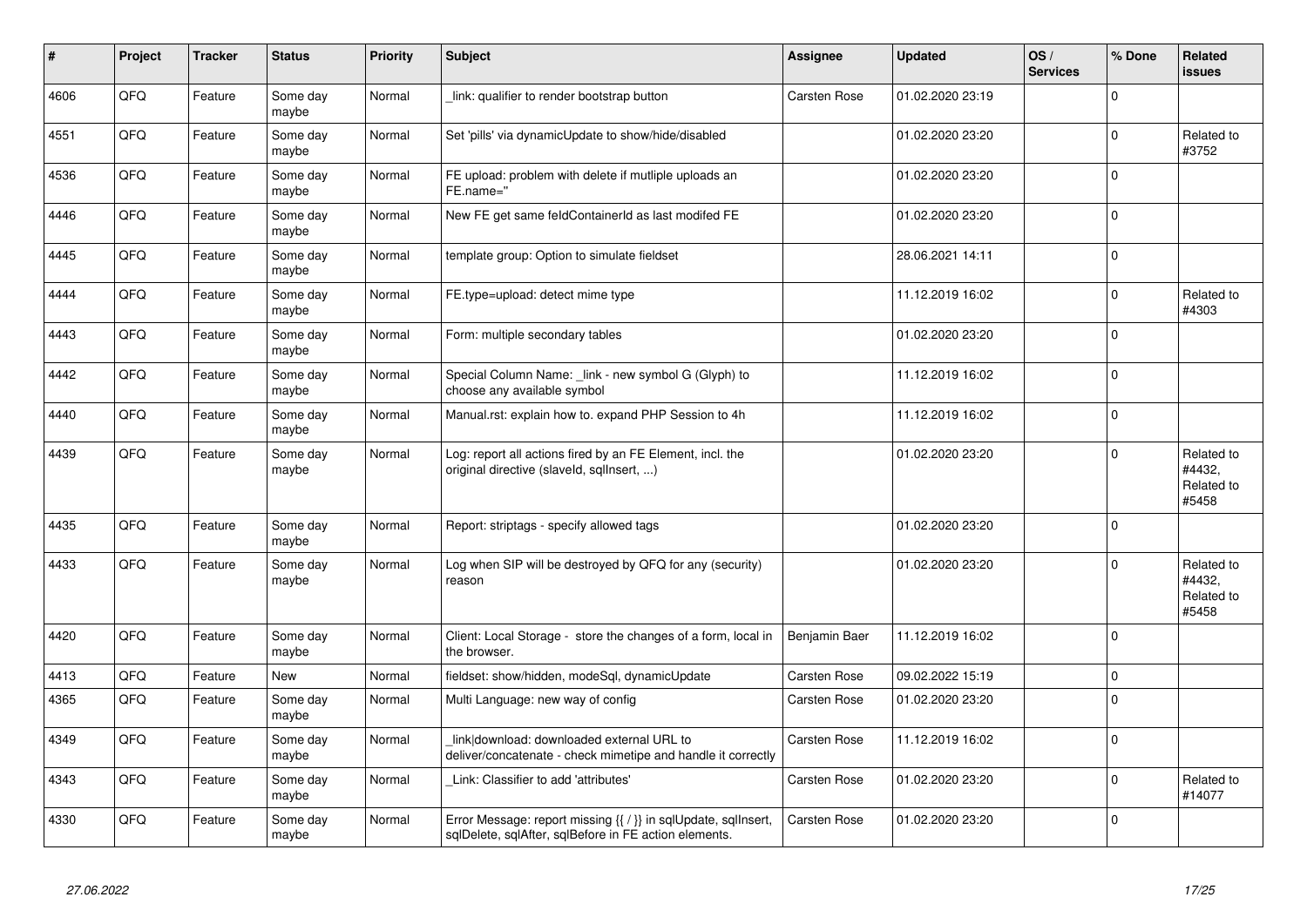| #    | Project | <b>Tracker</b> | <b>Status</b>     | <b>Priority</b> | <b>Subject</b>                                                                                                                                           | <b>Assignee</b> | <b>Updated</b>   | OS/<br><b>Services</b> | % Done      | Related<br>issues                           |
|------|---------|----------------|-------------------|-----------------|----------------------------------------------------------------------------------------------------------------------------------------------------------|-----------------|------------------|------------------------|-------------|---------------------------------------------|
| 4259 | QFQ     | Feature        | Some day<br>maybe | Normal          | Instant trigger a cron job                                                                                                                               | Carsten Rose    | 11.12.2019 16:03 |                        | $\Omega$    |                                             |
| 4250 | QFQ     | Feature        | New               | Normal          | AutoCron in QFQ via PHP                                                                                                                                  | Carsten Rose    | 01.02.2020 23:21 |                        | $\Omega$    | Related to<br>#3292,<br>Related to<br>#3291 |
| 4197 | QFQ     | Feature        | Some day<br>maybe | Normal          | Unit Test fuer JSON Stream von QuickFormQuery.php ><br>doForm()                                                                                          | Carsten Rose    | 11.12.2019 16:03 |                        | $\Omega$    |                                             |
| 4194 | QFQ     | Feature        | In Progress       | Normal          | Bootstrap 4 ist jetzt offiziel                                                                                                                           |                 | 03.05.2021 20:47 |                        | $\Omega$    | Related to<br>#10114                        |
| 4082 | QFQ     | Feature        | New               | Normal          | Dynamic Update: modeSql - useful default                                                                                                                 | Carsten Rose    | 01.02.2020 23:22 |                        | $\Omega$    |                                             |
| 4050 | QFQ     | Feature        | New               | Normal          | sql.log: 1) FormElement ID which causes a specific action,<br>2) Result in the same row.                                                                 | Carsten Rose    | 15.04.2020 11:35 |                        | $\Omega$    | Related to<br>#5458                         |
| 4027 | QFQ     | Feature        | Some day<br>maybe | Normal          | Missing: orange 'check' / 'bullet'                                                                                                                       |                 | 11.12.2019 16:03 |                        | $\Omega$    |                                             |
| 4026 | QFQ     | Feature        | Some day<br>maybe | Normal          | sqlLog.sql: log number of FE.id                                                                                                                          | Carsten Rose    | 11.12.2019 16:03 |                        | $\Omega$    | Related to<br>#5458                         |
| 4023 | QFQ     | Feature        | New               | Normal          | prepared statements - FE action: salveld, sqllnsert,<br>sqlUpdate, sqlDelete, sqlBefore, sqlAfter                                                        | Carsten Rose    | 11.12.2019 16:15 |                        | $\Omega$    |                                             |
| 4018 | QFQ     | Feature        | Some day<br>maybe | Normal          | typeahead: solve problem with potential long query<br>parameter                                                                                          | Carsten Rose    | 11.12.2019 16:03 |                        | $\Omega$    |                                             |
| 3991 | QFQ     | Feature        | Some day<br>maybe | Normal          | report: Columnname '_skipWrap' skips 'fbeg', 'fend'                                                                                                      | Carsten Rose    | 11.12.2019 16:03 |                        | $\Omega$    |                                             |
| 3947 | QFQ     | Feature        | Some day<br>maybe | Normal          | Attack detectect: logout current user                                                                                                                    | Carsten Rose    | 11.12.2019 16:03 |                        | $\Omega$    | Related to<br>#5458,<br>Related to<br>#6299 |
| 3942 | QFQ     | Feature        | Some day<br>maybe | Normal          | Action Elemente: neu generierte IDs via FE weitergeben                                                                                                   | Carsten Rose    | 11.12.2019 16:03 |                        | $\Omega$    | Related to<br>#3941                         |
| 3941 | QFQ     | Feature        | Some day<br>maybe | Normal          | sqlAfter: es sollten mehrere moeglich sein                                                                                                               | Carsten Rose    | 11.12.2019 16:03 |                        | $\Omega$    | Related to<br>#3942                         |
| 3905 | QFQ     | Feature        | Some day<br>maybe | Normal          | Documentation: Best Practice anhand eines Online<br>Bewerbungstools                                                                                      | Carsten Rose    | 11.12.2019 16:03 |                        | $\Omega$    |                                             |
| 3900 | QFQ     | Feature        | Some day<br>maybe | Normal          | Extend documentation of 'Copy / Paste'                                                                                                                   | Carsten Rose    | 11.12.2019 16:03 |                        | $\mathsf 0$ | Related to<br>#3899                         |
| 3880 | QFQ     | Feature        | Some day<br>maybe | Normal          | Form 'Form': anlegen einer Tabelle                                                                                                                       |                 | 14.01.2021 10:12 |                        | $\mathbf 0$ |                                             |
| 3879 | QFQ     | Feature        | Some day<br>maybe | Normal          | Form 'FormElement': Beim Feld 'name' rechts in der Notiz<br>einen Link einblenden - a) aktuelle Definition anzeigen, b)<br>Spalte in der Tabelle anlegen |                 | 11.12.2019 16:03 |                        | 0           |                                             |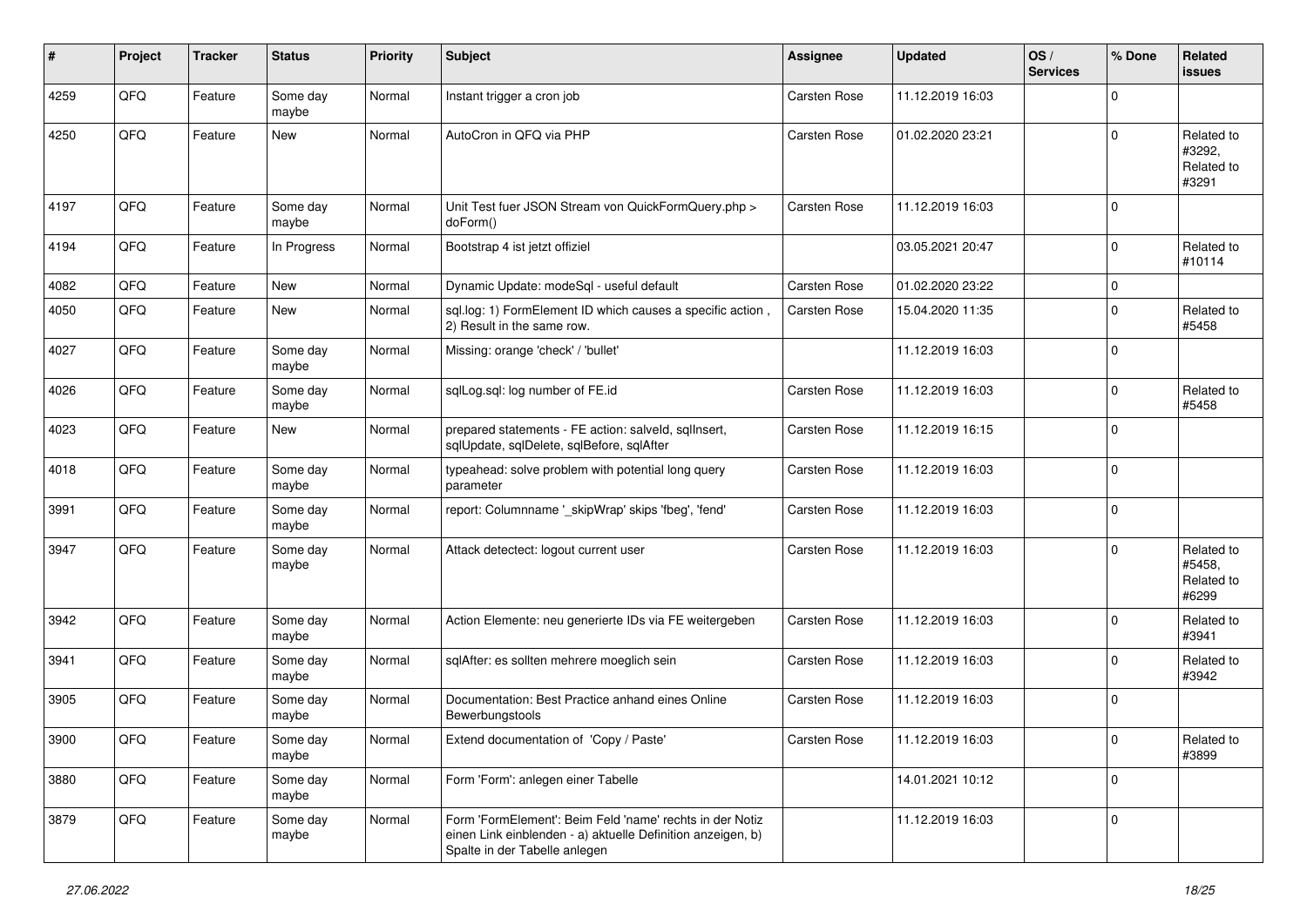| #    | Project | <b>Tracker</b> | <b>Status</b>     | <b>Priority</b> | <b>Subject</b>                                                                                                                               | <b>Assignee</b> | <b>Updated</b>   | OS/<br><b>Services</b> | % Done      | Related<br>issues                           |
|------|---------|----------------|-------------------|-----------------|----------------------------------------------------------------------------------------------------------------------------------------------|-----------------|------------------|------------------------|-------------|---------------------------------------------|
| 3878 | QFQ     | Feature        | Some day<br>maybe | Normal          | Form 'FormElement': Spalte 'name' typeAhead mit<br>Spaltennamen der Primarytable.                                                            |                 | 11.12.2019 16:03 |                        | $\Omega$    |                                             |
| 3877 | QFQ     | Feature        | Some day<br>maybe | Normal          | FormEditor: die Felder die aktuell nicht gebraucht werden<br>nur auf readonly/disabled setzen (nicht ausblenden > das<br>irritiert.          | Carsten Rose    | 11.12.2019 16:03 |                        | $\Omega$    |                                             |
| 3867 | QFQ     | Feature        | Priorize          | Normal          | Readonly Formular: Template Groups add/delete<br>ausbeldnen                                                                                  | Carsten Rose    | 05.05.2021 22:12 |                        | $\mathbf 0$ |                                             |
| 3864 | QFQ     | Feature        | <b>New</b>        | Normal          | Encrypt / decrypt field                                                                                                                      | Carsten Rose    | 08.03.2021 18:08 |                        | $\mathbf 0$ |                                             |
| 3708 | QFQ     | Feature        | Some day<br>maybe | Normal          | Form: input - 'specialchars', 'none'  gewisse tags<br>erlauben, andere verbieten                                                             | Carsten Rose    | 11.12.2019 16:02 |                        | $\mathbf 0$ | Related to<br>#14320                        |
| 3692 | QFQ     | Feature        | Some day<br>maybe | Normal          | QFQ Webseite                                                                                                                                 | Benjamin Baer   | 11.12.2019 16:02 |                        | $\mathbf 0$ | Related to<br>#5033                         |
| 3677 | QFQ     | Feature        | Some day<br>maybe | Normal          | wkhtmitopdf: FE User access prohibited, if client IP changes<br>\$TYPO3_CONF_VARS[FE][lockIP]                                                | Carsten Rose    | 11.12.2019 16:02 |                        | $\Omega$    |                                             |
| 3666 | QFQ     | Feature        | Some day<br>maybe | Normal          | a) Performance Messung: mysql_real_escape_string() im<br>Vergleich zu str replace(), b) doppeltes Aufrufen von<br>mysql_real_escape_string() | Carsten Rose    | 11.12.2019 16:02 |                        | $\Omega$    |                                             |
| 3646 | QFQ     | Feature        | Some day<br>maybe | Normal          | Moeglichkeit HTML Tags in Reports auszugeben (zu<br>enkodieren: htmlspecialchars)                                                            |                 | 11.12.2019 16:02 |                        | $\Omega$    | Related to<br>#14320                        |
| 3617 | QFQ     | Feature        | Some day<br>maybe | Normal          | Load javascripts at bottom                                                                                                                   |                 | 11.12.2019 16:02 |                        | $\Omega$    |                                             |
| 3504 | QFQ     | Feature        | New               | Normal          | Logging: welche Action FEs werden wann wie ausgefuehrt                                                                                       | Carsten Rose    | 01.02.2020 23:21 |                        | $\Omega$    | Related to<br>#5458.<br>Related to<br>#4092 |
| 3495 | QFQ     | Feature        | Some day<br>maybe | Normal          | Predifined Parameter werden nicht in '+' (add new record)<br>SIP gerendert.                                                                  |                 | 11.12.2019 16:02 |                        | $\mathbf 0$ |                                             |
| 3458 | QFQ     | Feature        | Some day<br>maybe | Normal          | Display 'Edit Form Element'-Checkbox on form: should<br>depend on FE Group                                                                   | Carsten Rose    | 11.12.2019 16:02 |                        | $\Omega$    | Related to<br>#3447                         |
| 3457 | QFQ     | Feature        | Some day<br>maybe | Normal          | LDAP: concat multi values to one single entry                                                                                                | Carsten Rose    | 11.12.2019 16:02 |                        | $\mathbf 0$ |                                             |
| 3432 | QFQ     | Feature        | <b>New</b>        | Normal          | subrecord: dynamicUpdate                                                                                                                     | Carsten Rose    | 11.06.2020 21:10 |                        | $\Omega$    | Related to<br>#5691                         |
| 3415 | QFQ     | Feature        | Some day<br>maybe | Normal          | FE Login Box Templatefile                                                                                                                    | Benjamin Baer   | 11.12.2019 16:02 |                        | $\mathbf 0$ |                                             |
| 3402 | QFQ     | Feature        | Some day<br>maybe | Normal          | Syntax Highlighting via CodeMirror                                                                                                           | Carsten Rose    | 11.12.2019 16:02 |                        | 100         | Related to<br>#3207                         |
| 3385 | QFQ     | Feature        | Some day<br>maybe | Normal          | templateGroup: insert/update/delete non primary records                                                                                      | Carsten Rose    | 11.12.2019 16:02 |                        | $\Omega$    |                                             |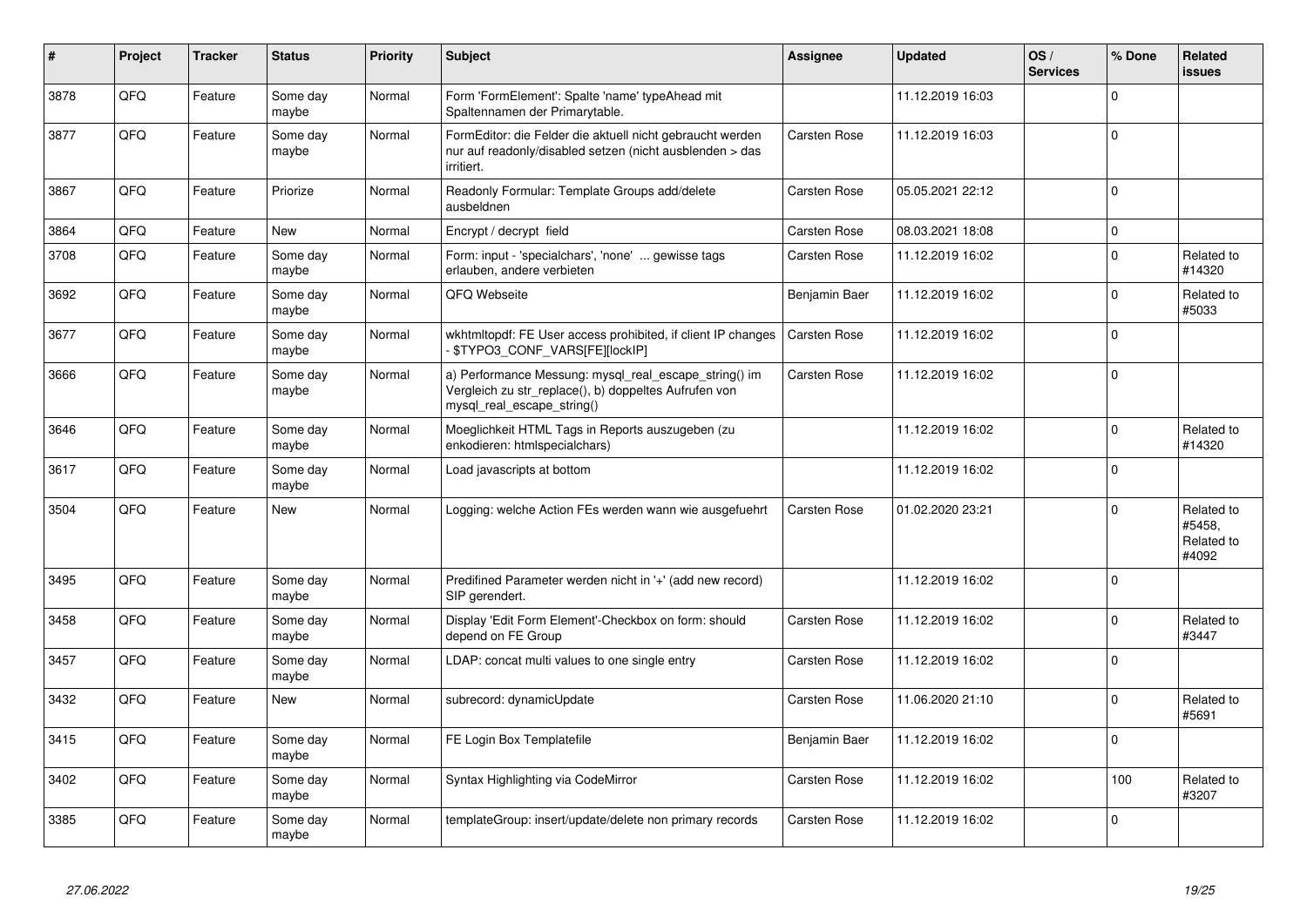| $\sharp$ | Project | <b>Tracker</b> | <b>Status</b>     | <b>Priority</b> | <b>Subject</b>                                                                                                     | <b>Assignee</b> | <b>Updated</b>   | OS/<br><b>Services</b> | % Done      | Related<br><b>issues</b>                    |
|----------|---------|----------------|-------------------|-----------------|--------------------------------------------------------------------------------------------------------------------|-----------------|------------------|------------------------|-------------|---------------------------------------------|
| 3350     | QFQ     | Feature        | Some day<br>maybe | Normal          | FormEditor: Hilfetext hinter 'checktype'                                                                           | Carsten Rose    | 11.12.2019 16:02 |                        | $\Omega$    |                                             |
| 3332     | QFQ     | Feature        | Some day<br>maybe | Normal          | Uploads: Thumbnails, Details zum hochgeladenen File                                                                | Carsten Rose    | 11.12.2019 16:02 |                        | $\mathbf 0$ | Related to<br>#3264,<br>Related to<br>#5333 |
| 3331     | QFQ     | Feature        | Some day<br>maybe | Normal          | Default Tooltip fuer _page? Links: mit Form und Record ID                                                          | Carsten Rose    | 11.12.2019 16:02 |                        | $\mathbf 0$ |                                             |
| 3291     | QFQ     | Feature        | Some day<br>maybe | Normal          | AutoCron websiteToken                                                                                              | Carsten Rose    | 11.12.2019 16:02 |                        | $\mathbf 0$ | Related to<br>#4250                         |
| 3285     | QFQ     | Feature        | Some day<br>maybe | Normal          | Zeichenlimit pro Feld: textarea / editor                                                                           | Carsten Rose    | 11.12.2019 16:02 |                        | $\mathbf 0$ |                                             |
| 3267     | QFQ     | Feature        | Some day<br>maybe | Normal          | 2 Forms auf einer Seite: real + Read only                                                                          | Carsten Rose    | 11.12.2019 16:03 |                        | $\mathbf 0$ |                                             |
| 3216     | QFQ     | Feature        | Some day<br>maybe | Normal          | dynamic update für checkbox label2                                                                                 | Carsten Rose    | 11.12.2019 16:03 |                        | $\mathbf 0$ | Related to<br>#2081                         |
| 2995     | QFQ     | Feature        | Some day<br>maybe | Normal          | Dropdown JQuery Plugin: 'chosen' - Moeglichkeit um Select<br>Listen mehr Funktion zu geben. Kein Bootstrap noetig. | Carsten Rose    | 11.12.2019 16:03 |                        | $\mathbf 0$ |                                             |
| 2950     | QFQ     | Feature        | Some day<br>maybe | Normal          | Inhalt QFQ Records als File                                                                                        |                 | 11.12.2019 16:03 |                        | $\mathbf 0$ |                                             |
| 2361     | QFQ     | Feature        | New               | Normal          | Logging wer/wann/wo welches Formular aufgerufen hat                                                                | Carsten Rose    | 11.12.2019 16:15 |                        | $\mathbf 0$ | Related to<br>#4432,<br>Related to<br>#7480 |
| 2084     | QFQ     | Feature        | Some day<br>maybe | Normal          | Mailto mit encryption: Subrecord                                                                                   | Carsten Rose    | 11.12.2019 16:03 |                        | $\Omega$    | Related to<br>#2082                         |
| 1946     | QFQ     | Feature        | Some day<br>maybe | Normal          | Kontrolle ob der ReadOnly Modus bei den<br>Formularelementen korrekt implementiert ist                             | Carsten Rose    | 11.12.2019 16:03 |                        | $\mathbf 0$ |                                             |
| 1635     | QFQ     | Feature        | Some day<br>maybe | Normal          | QFQ Extension content record: weitere Optionen<br>einblenden.                                                      | Carsten Rose    | 11.12.2019 16:03 |                        | $\mathbf 0$ |                                             |
| 1623     | QFQ     | Feature        | Some day<br>maybe | Normal          | RealURL                                                                                                            |                 | 11.12.2019 16:03 |                        | 30          |                                             |
| 1510     | QFQ     | Feature        | Some day<br>maybe | Normal          | jquery von google laden, falls das nicht geht lokal                                                                |                 | 11.12.2019 16:03 |                        | $\mathbf 0$ |                                             |
| 1253     | QFQ     | Feature        | Some day<br>maybe | Normal          | QF: Colorpicker                                                                                                    |                 | 11.12.2019 16:03 |                        | 0           |                                             |
| 1251     | QFQ     | Feature        | Some day<br>maybe | Normal          | QF: Combo                                                                                                          |                 | 11.12.2019 16:03 |                        | $\mathsf 0$ |                                             |
| 1234     | QFQ     | Feature        | Some day<br>maybe | Normal          | QF: Record numbering: Im Grid soll in Spalte 1 optional die<br>laufende Nummer der Records angezeigt werden.       |                 | 01.02.2020 23:20 |                        | $\mathbf 0$ |                                             |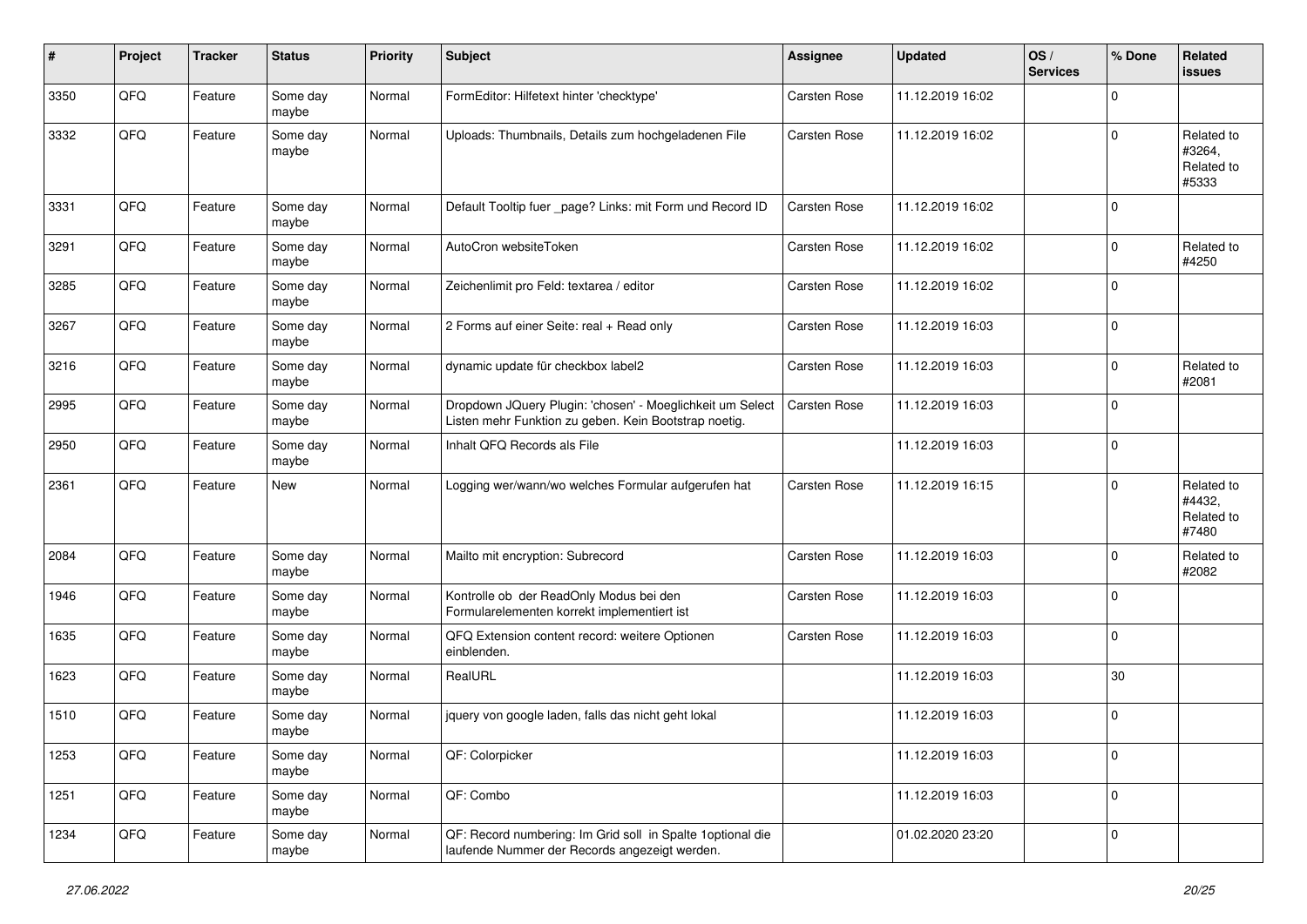| #     | Project | <b>Tracker</b> | <b>Status</b>     | <b>Priority</b> | <b>Subject</b>                                                                           | <b>Assignee</b> | <b>Updated</b>   | OS/<br><b>Services</b> | % Done      | <b>Related</b><br>issues                         |
|-------|---------|----------------|-------------------|-----------------|------------------------------------------------------------------------------------------|-----------------|------------------|------------------------|-------------|--------------------------------------------------|
| 955   | QFQ     | Feature        | Some day<br>maybe | Normal          | QF: Notizen vor/nach dem Form                                                            |                 | 01.02.2020 23:20 |                        | $\Omega$    |                                                  |
| 14377 | QFQ     | <b>Bug</b>     | New               | Normal          | Documentation > General Tips: white page after migration                                 | Enis Nuredini   | 19.06.2022 16:37 |                        | 0           |                                                  |
| 14323 | QFQ     | <b>Bug</b>     | In Progress       | Normal          | Report: render=both single - no impact                                                   | Carsten Rose    | 19.06.2022 18:31 |                        | 0           |                                                  |
| 14322 | QFQ     | Bug            | <b>New</b>        | Normal          | Form Load: by default no scroll (save & close should be<br>visible)                      | Enis Nuredini   | 15.06.2022 14:12 |                        | 0           | Related to<br>#14321,<br>Related to<br>#6232     |
| 14305 | QFQ     | Bug            | New               | Normal          | Inline Report editing does not create history entries                                    | Carsten Rose    | 10.06.2022 11:55 |                        | 0           |                                                  |
| 14304 | QFQ     | <b>Bug</b>     | <b>New</b>        | Normal          | table sorter view safer does not work                                                    | Carsten Rose    | 10.06.2022 11:49 |                        | 0           |                                                  |
| 14303 | QFQ     | <b>Bug</b>     | ToDo              | Normal          | datetime broken with picker                                                              | Enis Nuredini   | 17.06.2022 09:02 |                        | $\Omega$    | Related to<br>#12630                             |
| 14283 | QFQ     | <b>Bug</b>     | Priorize          | Normal          | HEIC / HEIF convert doesn't trigger                                                      | Carsten Rose    | 19.06.2022 16:37 |                        | 0           |                                                  |
| 14245 | QFQ     | Bug            | <b>New</b>        | Normal          | Form Save Btn bleibt disabled wenn Datumsfeld über<br>Datepicker geändert                | Enis Nuredini   | 27.05.2022 13:45 |                        | $\Omega$    | Related to<br>#13689                             |
| 14233 | QFQ     | <b>Bug</b>     | New               | Normal          | AS _link: question - HTML is not rendered                                                | Carsten Rose    | 28.05.2022 11:02 |                        | 0           |                                                  |
| 14175 | QFQ     | <b>Bug</b>     | In Progress       | Normal          | Opening a form with no QFQ Session cookie fails                                          | Carsten Rose    | 03.06.2022 10:40 |                        | 0           |                                                  |
| 14091 | QFQ     | Bug            | <b>New</b>        | Normal          | inconsistent template path for twig                                                      | Carsten Rose    | 19.04.2022 18:36 |                        | 0           |                                                  |
| 14077 | QFQ     | Bug            | <b>New</b>        | Normal          | As link: Attribute 'class' missing by r:1 and r:3 - but should<br>set                    | Carsten Rose    | 28.05.2022 11:02 |                        | 0           | Related to<br>#5342,<br>Related to<br>#4343      |
| 13943 | QFQ     | <b>Bug</b>     | Priorize          | Normal          | unable to find formgroup                                                                 | Enis Nuredini   | 28.05.2022 11:03 |                        | $\mathbf 0$ |                                                  |
| 13899 | QFQ     | <b>Bug</b>     | ToDo              | Normal          | Selenium: zum laufen bringen                                                             | Enis Nuredini   | 25.03.2022 10:24 |                        | 0           |                                                  |
| 13767 | QFQ     | <b>Bug</b>     | Feedback          | Normal          | date/time-picker: required shows up/down button orange                                   | Enis Nuredini   | 16.05.2022 23:16 |                        | $\mathbf 0$ |                                                  |
| 13706 | QFQ     | <b>Bug</b>     | New               | Normal          | Wrong CheckType in FieldElement LastStatus of Form Cron                                  | Carsten Rose    | 21.01.2022 18:20 |                        | 0           |                                                  |
| 13689 | QFQ     | Bug            | <b>New</b>        | Normal          | Enter auf Eingabefeld mit ungültigem Wert führt zu blurry<br>Seite                       | Enis Nuredini   | 28.05.2022 10:53 |                        | 0           | Related to<br>#14245, Has<br>duplicate<br>#11891 |
| 13659 | QFQ     | <b>Bug</b>     | <b>New</b>        | Normal          | wrong sanitize class applied to R-store                                                  | Carsten Rose    | 15.01.2022 14:23 |                        | $\mathbf 0$ |                                                  |
| 13647 | QFQ     | Bug            | New               | Normal          | Autofocus funktioniert nicht auf Chrome                                                  | Benjamin Baer   | 19.03.2022 17:44 |                        | 0           |                                                  |
| 13592 | QFQ     | Bug            | New               | Normal          | QFQ Build Queue: das vergeben von Tags klappt nicht. Es<br>werden keine Releases gebaut. | Carsten Rose    | 19.03.2022 17:45 |                        | 0           |                                                  |
| 13528 | QFQ     | Bug            | New               | Normal          | qfq.io > releases: es wird kein neues Release angelegt                                   | Benjamin Baer   | 19.03.2022 17:46 |                        | 0           |                                                  |
| 13460 | QFQ     | <b>Bug</b>     | New               | Normal          | Doc: Password set/reset  password should not processed<br>with 'html encode'             | Carsten Rose    | 19.03.2022 17:46 |                        | 0           |                                                  |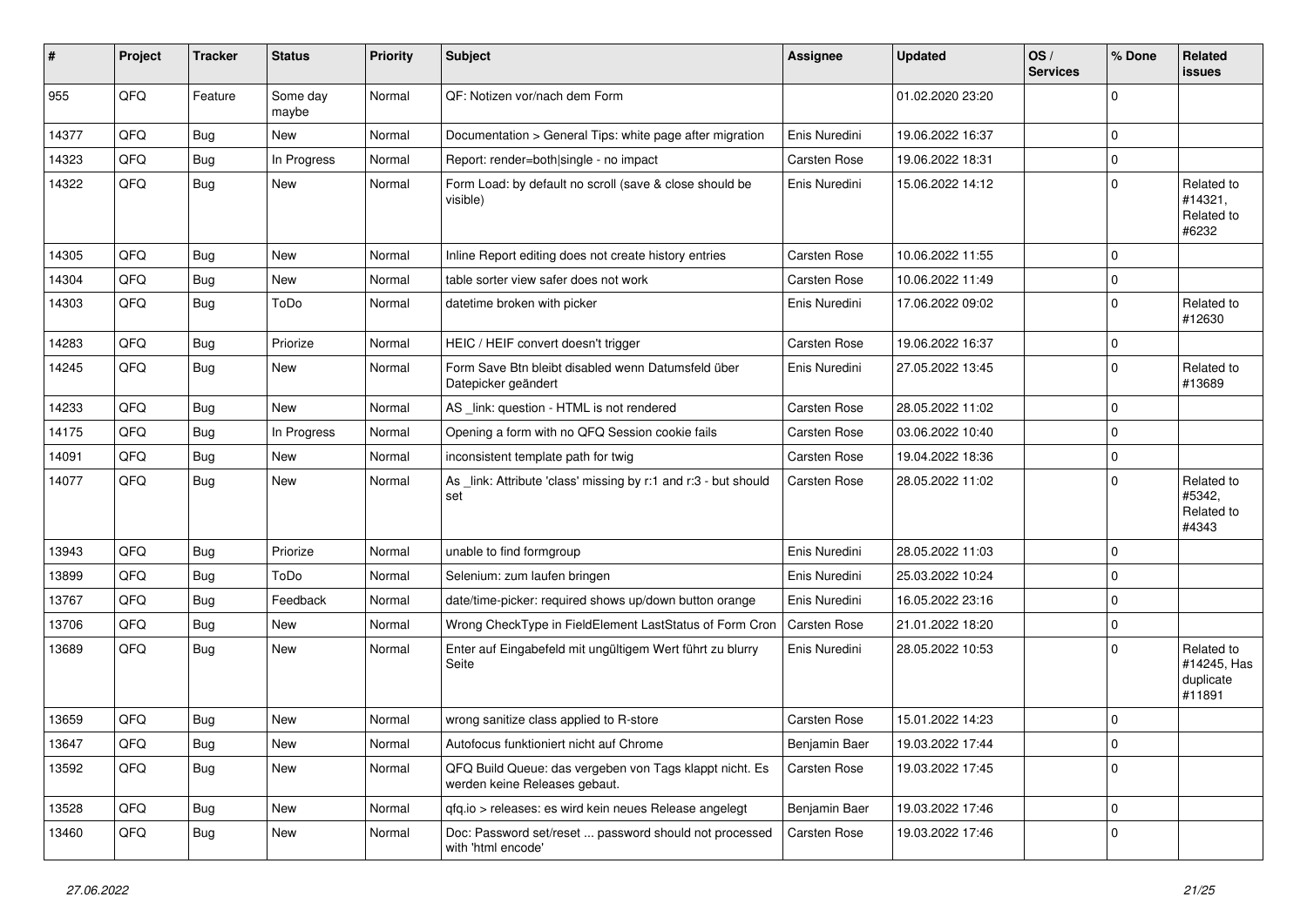| #     | Project | <b>Tracker</b> | <b>Status</b> | Priority | <b>Subject</b>                                                                                                                                      | <b>Assignee</b>     | <b>Updated</b>   | OS/<br><b>Services</b> | % Done      | Related<br><b>issues</b>                      |
|-------|---------|----------------|---------------|----------|-----------------------------------------------------------------------------------------------------------------------------------------------------|---------------------|------------------|------------------------|-------------|-----------------------------------------------|
| 13451 | QFQ     | Bug            | New           | Normal   | Character Counter / Max Character: Problem in Safari                                                                                                | <b>Carsten Rose</b> | 15.04.2022 17:18 |                        | $\mathbf 0$ |                                               |
| 13332 | QFQ     | <b>Bug</b>     | <b>New</b>    | Normal   | Multi Form: Required Felder werden visuell nicht markiert.                                                                                          | <b>Carsten Rose</b> | 19.03.2022 17:47 |                        | $\Omega$    |                                               |
| 13331 | QFQ     | <b>Bug</b>     | New           | Normal   | Multi Form: Clear Icon misplaced                                                                                                                    | <b>Carsten Rose</b> | 19.03.2022 17:47 |                        | $\mathbf 0$ |                                               |
| 12989 | QFQ     | Bug            | New           | Normal   | empty string does not trigger dynamic update                                                                                                        | Enis Nuredini       | 28.05.2022 11:09 |                        | $\mathbf 0$ |                                               |
| 12716 | QFQ     | <b>Bug</b>     | <b>New</b>    | Normal   | template group: Pattern only applied to first instance                                                                                              | <b>Carsten Rose</b> | 19.03.2022 17:47 |                        | $\mathbf 0$ |                                               |
| 12714 | QFQ     | <b>Bug</b>     | <b>New</b>    | Normal   | Conversion of GIF to PDF broken when GIF contains Alpha.                                                                                            | Carsten Rose        | 19.03.2022 17:49 |                        | $\Omega$    |                                               |
| 12581 | QFQ     | <b>Bug</b>     | New           | Normal   | Form.forward=close: Record 'new' in new browser tab ><br>save (& close) >> Form is not reloaded with new created<br>record id and stays in mode=new | Carsten Rose        | 19.03.2022 17:48 |                        | $\Omega$    |                                               |
| 12546 | QFQ     | <b>Bug</b>     | Feedback      | Normal   | Branch 'Development' - Unit Tests mit dirty workaround<br>angepasst                                                                                 | <b>Carsten Rose</b> | 19.03.2022 17:48 |                        | $\Omega$    |                                               |
| 12520 | QFQ     | <b>Bug</b>     | <b>New</b>    | Normal   | Switch FE User: still active even FE User session expired                                                                                           | <b>Carsten Rose</b> | 19.03.2022 17:48 |                        | $\mathbf 0$ |                                               |
| 12512 | QFQ     | <b>Bug</b>     | <b>New</b>    | Normal   | Some MySQL Installation can't use 'stored procedures'                                                                                               | <b>Carsten Rose</b> | 19.03.2022 17:48 |                        | $\mathbf 0$ |                                               |
| 12327 | QFQ     | <b>Bug</b>     | New           | Normal   | Copy to clipboard: Glyphicon can not be changed                                                                                                     | Carsten Rose        | 27.12.2021 17:59 |                        | $\mathbf 0$ |                                               |
| 12325 | QFQ     | <b>Bug</b>     | Priorize      | Normal   | MultiDB form.dblndex not working for report syntax                                                                                                  | <b>Carsten Rose</b> | 07.09.2021 13:37 |                        | $\mathbf 0$ | Related to<br>#12145,<br>Related to<br>#12314 |
| 12187 | QFQ     | <b>Bug</b>     | <b>New</b>    | Normal   | Trigger FormAsFile() via Report: probably problem with multi   Carsten Rose<br>DB setup                                                             |                     | 20.03.2021 21:20 |                        | $\Omega$    |                                               |
| 12133 | QFQ     | <b>Bug</b>     | New           | Normal   | NPM, phpSpreadSheet aktualisieren                                                                                                                   | <b>Carsten Rose</b> | 15.03.2021 09:04 |                        | $\mathbf 0$ |                                               |
| 12045 | QFQ     | Bug            | New           | Normal   | templateGroup afterSave FE: Aufruf ohne<br>sqlHonorFormElements funktioniert nicht                                                                  | <b>Carsten Rose</b> | 18.02.2021 16:33 |                        | $\mathbf 0$ |                                               |
| 12040 | QFQ     | <b>Bug</b>     | <b>New</b>    | Normal   | FE Mode 'hidden' für zwei FEs auf einer Zeile                                                                                                       | Carsten Rose        | 18.02.2021 10:13 |                        | $\mathbf 0$ |                                               |
| 11752 | QFQ     | <b>Bug</b>     | <b>New</b>    | Normal   | checkbox renders multiple input elements with same name                                                                                             | <b>Carsten Rose</b> | 17.12.2020 14:58 |                        | $\Omega$    | Related to<br>#11750                          |
| 11715 | QFQ     | Bug            | New           | Normal   | acceptZeroAsRequired and requiredOffButMark do not<br>coincide                                                                                      |                     | 08.12.2020 12:13 |                        | $\mathbf 0$ |                                               |
| 11695 | QFQ     | <b>Bug</b>     | <b>New</b>    | Normal   | MultiForm required FE Error                                                                                                                         | Carsten Rose        | 04.12.2020 13:34 |                        | $\mathbf 0$ |                                               |
| 11668 | QFQ     | <b>Bug</b>     | <b>New</b>    | Normal   | Play function.sgl - problem with mysgl                                                                                                              | <b>Carsten Rose</b> | 03.05.2021 20:48 |                        | $\mathbf 0$ |                                               |
| 11667 | QFQ     | Bug            | New           | Normal   | MySQL mariadb-server-10.3: Incorrect datetime value                                                                                                 | Carsten Rose        | 03.05.2021 20:48 |                        | $\Omega$    |                                               |
| 11522 | QFQ     | <b>Bug</b>     | New           | Normal   | Aus/Einblenden von Reitern                                                                                                                          |                     | 13.11.2020 14:58 |                        | $\mathbf 0$ |                                               |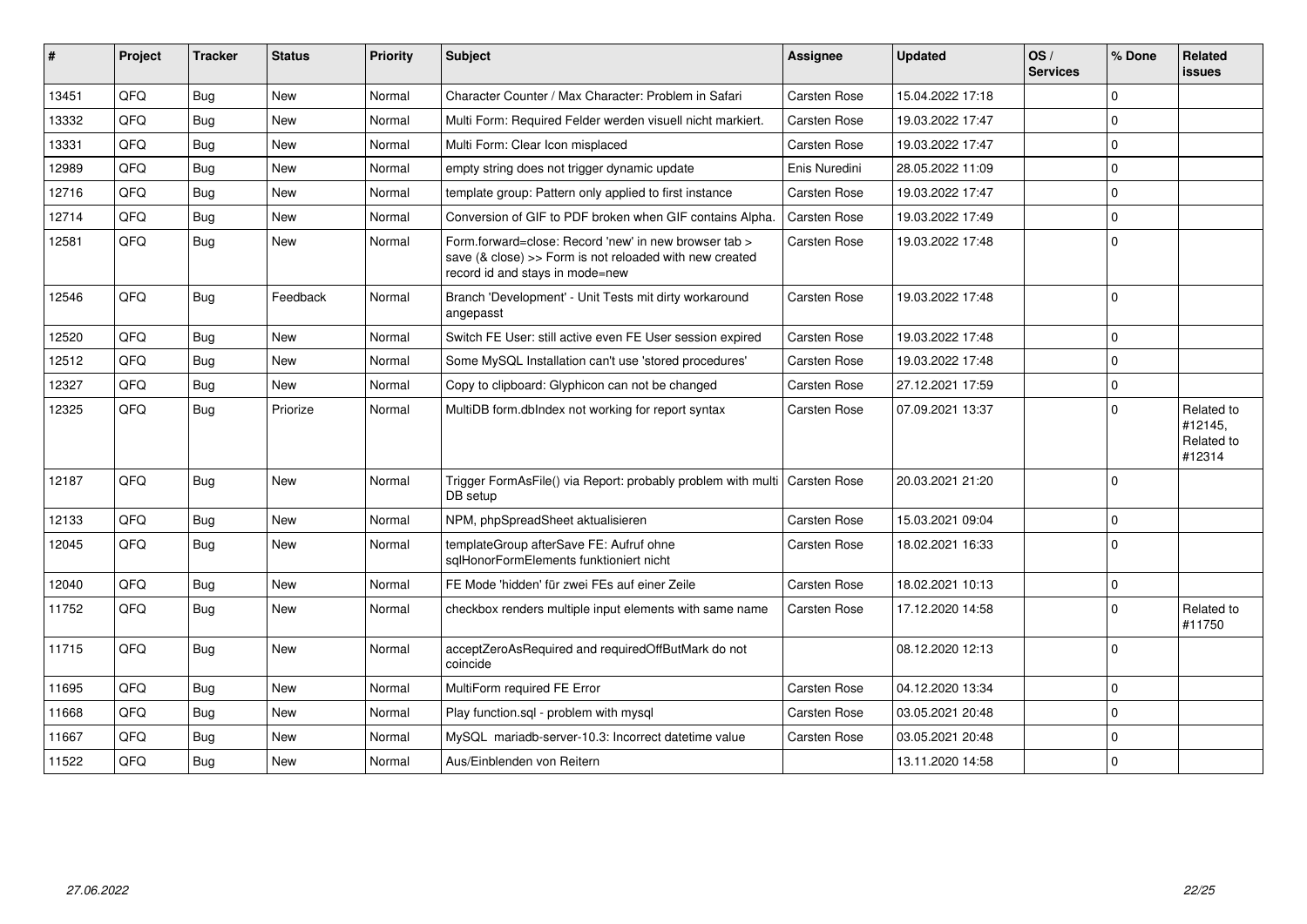| $\#$  | Project | <b>Tracker</b> | <b>Status</b> | <b>Priority</b> | <b>Subject</b>                                                                      | <b>Assignee</b>     | <b>Updated</b>   | OS/<br><b>Services</b> | % Done      | Related<br><b>issues</b>                                                                                                       |
|-------|---------|----------------|---------------|-----------------|-------------------------------------------------------------------------------------|---------------------|------------------|------------------------|-------------|--------------------------------------------------------------------------------------------------------------------------------|
| 11517 | QFQ     | Bug            | In Progress   | Normal          | extraButtonInfo Broken for multiple FormElements                                    | Carsten Rose        | 12.05.2022 13:12 |                        | $\Omega$    | Related to<br>#7890,<br>Related to<br>#3811, Has<br>duplicate<br>#10905, Has<br>duplicate<br>#10553, Has<br>duplicate<br>#6779 |
| 11347 | QFQ     | Bug            | Feedback      | Normal          | If Bedingungen funktionieren nicht korrekt                                          | Christoph Fuchs     | 21.03.2021 20:37 |                        | $\Omega$    |                                                                                                                                |
| 11239 | QFQ     | <b>Bug</b>     | <b>New</b>    | Normal          | Radiobutton (plain): horizontales Rendern abhängig vom<br>Datentyp in der Datenbank | <b>Carsten Rose</b> | 30.09.2020 18:37 |                        | $\Omega$    |                                                                                                                                |
| 10937 | QFQ     | Bug            | <b>New</b>    | Normal          | Fehler mit abhängigen Select- Feldern beim Positionieren                            | <b>Carsten Rose</b> | 12.11.2020 23:45 |                        | $\Omega$    |                                                                                                                                |
| 10890 | QFQ     | <b>Bug</b>     | <b>New</b>    | Normal          | AutoCron hangs                                                                      |                     | 20.07.2020 13:56 |                        | 0           |                                                                                                                                |
| 10759 | QFQ     | Bug            | <b>New</b>    | Normal          | emptyMeansNull - Feld falsch aktualisiert                                           |                     | 12.11.2020 23:45 |                        | $\mathbf 0$ |                                                                                                                                |
| 10704 | QFQ     | Bug            | <b>New</b>    | Normal          | wkhtml problem rendering fullCalendar.js / fabric.js >><br>successor: puppeteer     | <b>Carsten Rose</b> | 12.11.2020 23:45 |                        | 0           | Related to<br>#5024.<br>Related to<br>#4650.<br>Related to<br>#10715                                                           |
| 10661 | QFQ     | <b>Bug</b>     | In Progress   | Normal          | Typo3 Warnungen                                                                     | Carsten Rose        | 07.09.2021 13:23 |                        | $\Omega$    | Related to<br>#12440                                                                                                           |
| 10658 | QFQ     | Bug            | <b>New</b>    | Normal          | processReadOnly broken                                                              | Carsten Rose        | 27.05.2020 17:55 |                        | 0           |                                                                                                                                |
| 10588 | QFQ     | <b>Bug</b>     | New           | Normal          | typeahed Tag: Doku anpassen                                                         | Carsten Rose        | 12.11.2020 23:45 |                        | $\mathbf 0$ |                                                                                                                                |
| 10324 | QFQ     | <b>Bug</b>     | New           | Normal          | Excel Export mit Template funktioniert nur, wenn Template<br>vor uid kommt          |                     | 30.03.2020 11:20 |                        | $\mathbf 0$ | Related to<br>#10257                                                                                                           |
| 10322 | QFQ     | Bug            | New           | Normal          | FormElement / Radio: missing column 'enum' >> FE not<br>reported                    | Carsten Rose        | 07.05.2020 09:37 |                        | $\Omega$    |                                                                                                                                |
| 10082 | QFQ     | Bug            | <b>New</b>    | Normal          | FE.type=SELECT - 'sanatize' Class                                                   | <b>Carsten Rose</b> | 07.05.2020 09:36 |                        | 0           | Related to<br>#10081                                                                                                           |
| 9975  | QFQ     | <b>Bug</b>     | Priorize      | Normal          | Dropdown Menu: 'r:3' broken                                                         | <b>Carsten Rose</b> | 01.02.2020 10:13 |                        | $\pmb{0}$   |                                                                                                                                |
| 9958  | QFQ     | Bug            | Priorize      | Normal          | Broken subrecord query: no error message                                            | Carsten Rose        | 05.02.2021 15:15 |                        | 0           |                                                                                                                                |
| 9947  | QFQ     | <b>Bug</b>     | Priorize      | Normal          | Unwanted error message if missing 'typeAheadSqlPrefetch'                            | Carsten Rose        | 01.02.2020 10:13 |                        | $\Omega$    |                                                                                                                                |
| 9898  | QFQ     | Bug            | Feedback      | Normal          | Formular trotz Timeout gespeichert                                                  | Benjamin Baer       | 01.02.2020 15:56 |                        | 0           |                                                                                                                                |
| 9862  | QFQ     | <b>Bug</b>     | Priorize      | Normal          | Failed writing to sql mail qfq.log should throw an exception                        | <b>Carsten Rose</b> | 01.02.2020 10:13 |                        | $\Omega$    |                                                                                                                                |
| 9855  | QFQ     | <b>Bug</b>     | New           | Normal          | <b>Required Check</b>                                                               |                     | 01.02.2020 15:56 |                        | $\mathbf 0$ |                                                                                                                                |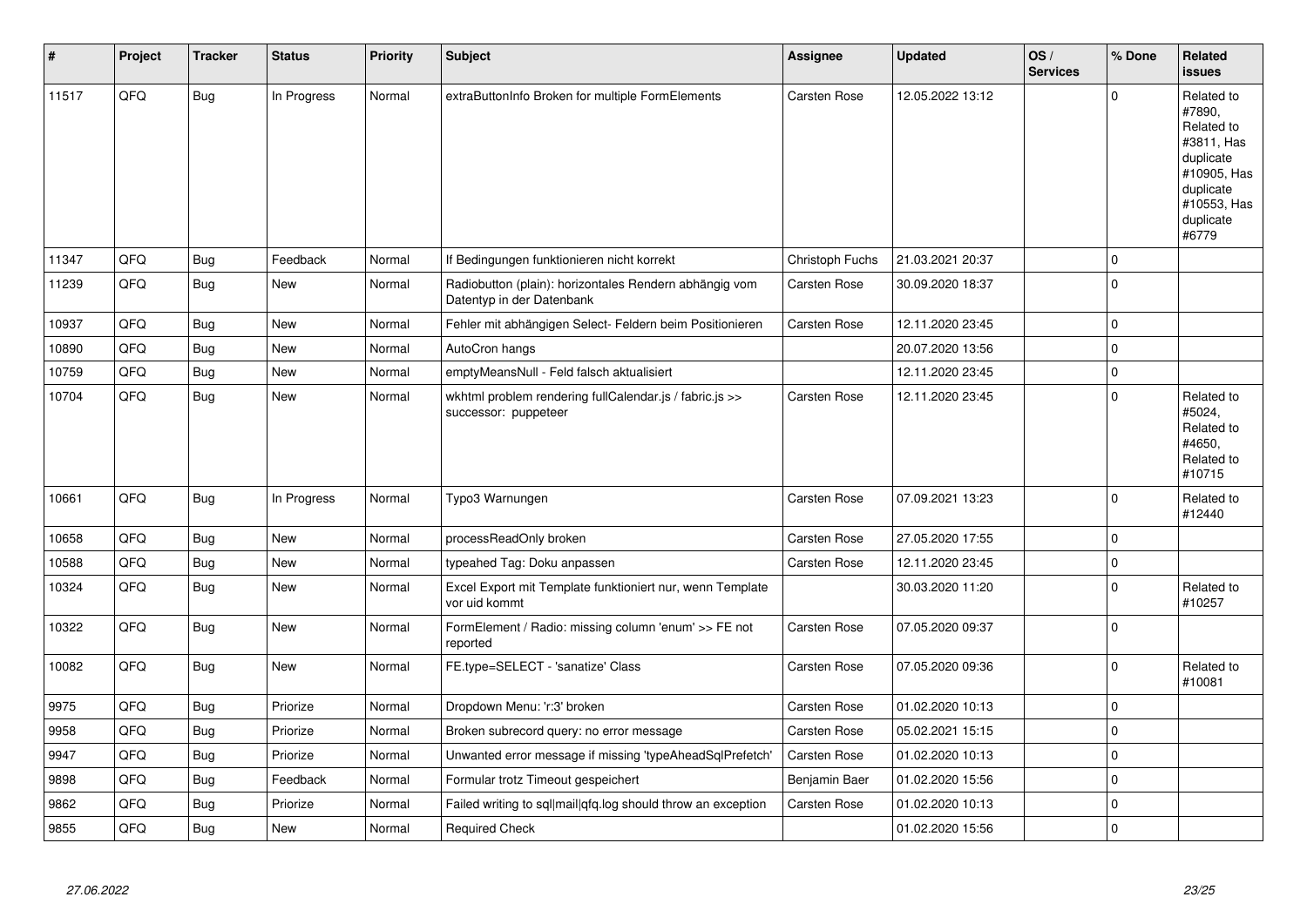| #    | Project | <b>Tracker</b> | <b>Status</b>     | <b>Priority</b> | Subject                                                                                                  | Assignee          | <b>Updated</b>   | OS/<br><b>Services</b> | % Done      | Related<br>issues                                                       |
|------|---------|----------------|-------------------|-----------------|----------------------------------------------------------------------------------------------------------|-------------------|------------------|------------------------|-------------|-------------------------------------------------------------------------|
| 9834 | QFQ     | Bug            | Priorize          | Normal          | Input elements with tag 'disabled' are missing on<br>form-submit: server option 'processReadOnly' broken | Carsten Rose      | 07.12.2021 16:43 |                        | $\Omega$    | Related to<br>#9691,<br>Related to<br>#5305, Has<br>duplicate<br>#12331 |
| 9783 | QFQ     | <b>Bug</b>     | <b>New</b>        | Normal          | Email with special characters                                                                            | Carsten Rose      | 01.02.2020 23:22 |                        | $\mathbf 0$ |                                                                         |
| 9773 | QFQ     | <b>Bug</b>     | New               | Normal          | form.parameter.formModeGlobal=requiredOff                                                                | Carsten Rose      | 01.02.2020 15:56 |                        | $\mathbf 0$ |                                                                         |
| 9691 | QFQ     | Bug            | In Progress       | Normal          | Checkbox: dynamic update > readonly                                                                      | Carsten Rose      | 01.02.2020 23:22 |                        | 50          | Related to<br>#9834                                                     |
| 9669 | QFQ     | Bug            | Some day<br>maybe | Normal          | Checkbox / Template Group: radio/checkbox visible broken<br>after 'add'                                  | Carsten Rose      | 16.06.2021 13:47 |                        | $\mathbf 0$ | Related to<br>#8091                                                     |
| 9535 | QFQ     | Bug            | Feedback          | Normal          | Report:  AS '_vertical' - column to wide - vertical >> rot45,<br>rot <sub>90</sub>                       | Benjamin Baer     | 01.02.2020 15:56 |                        | $\mathbf 0$ |                                                                         |
| 9533 | QFQ     | <b>Bug</b>     | New               | Normal          | FE.type=upload: Check in 'beforeSave' if upload is given                                                 | Carsten Rose      | 01.02.2020 23:22 |                        | $\mathbf 0$ | Related to<br>#11523                                                    |
| 9317 | QFQ     | Bug            | <b>New</b>        | Normal          | FE.type=note: with dynamic show/hidden an empty label<br>causes trouble                                  | Carsten Rose      | 01.02.2020 23:22 |                        | $\mathbf 0$ |                                                                         |
| 9281 | QFQ     | <b>Bug</b>     | Some day<br>maybe | Normal          | Allow STRICT_TRANS_TABLES                                                                                | Carsten Rose      | 02.01.2021 18:43 |                        | $\mathbf 0$ |                                                                         |
| 9275 | QFQ     | Bug            | New               | Normal          | autcron: t3 page, which takes to long to respond, is not<br>reported properly                            | Carsten Rose      | 01.02.2020 23:22 |                        | 100         |                                                                         |
| 9177 | QFQ     | Bug            | <b>New</b>        | Normal          | Bug? QFQ tries to save an action FE, which has real<br>existing column name                              | Carsten Rose      | 01.02.2020 23:22 |                        | $\pmb{0}$   |                                                                         |
| 9127 | QFQ     | Bug            | <b>New</b>        | Normal          | Error Message: change 'roll over' color - text not readable                                              | Carsten Rose      | 01.02.2020 23:22 |                        | 0           |                                                                         |
| 9126 | QFQ     | <b>Bug</b>     | Some day<br>maybe | Normal          | hidden Form elements are present in page source                                                          |                   | 02.01.2021 18:41 |                        | $\mathbf 0$ |                                                                         |
| 9077 | QFQ     | <b>Bug</b>     | New               | Normal          | typeAheadSql: report broken SQL                                                                          | Carsten Rose      | 01.02.2020 23:22 |                        | $\pmb{0}$   |                                                                         |
| 9024 | QFQ     | Bug            | Some day<br>maybe | Normal          | QFQ Einarbeitung                                                                                         |                   | 01.02.2020 15:56 |                        | $\mathbf 0$ |                                                                         |
| 9020 | QFQ     | Bug            | Some day<br>maybe | Normal          | radio mit buttonClass und dynamicUpdate lassen sich nicht<br>kombinieren                                 |                   | 11.12.2019 16:01 |                        | $\mathbf 0$ |                                                                         |
| 9013 | QFQ     | <b>Bug</b>     | New               | Normal          | Error in Twig template not handled                                                                       | Carsten Rose      | 20.10.2021 13:43 |                        | $\mathbf 0$ |                                                                         |
| 8316 | QFQ     | Bug            | Feedback          | Normal          | Documentation/Behaviour for Nested Queries and<br>Record-Store confusing                                 | Nicola Chiapolini | 20.11.2019 09:14 |                        | $\pmb{0}$   |                                                                         |
| 8106 | QFQ     | Bug            | Some day<br>maybe | Normal          | Dynamic Update: Feld kann nicht auf empty zurückgesetzt<br>werden                                        | Carsten Rose      | 11.12.2019 16:01 |                        | $\pmb{0}$   |                                                                         |
| 8049 | QFQ     | <b>Bug</b>     | New               | Normal          | FE.type=note, column 'value': text moves some pixel to top<br>after save                                 | Carsten Rose      | 01.02.2020 23:22 |                        | 0           |                                                                         |